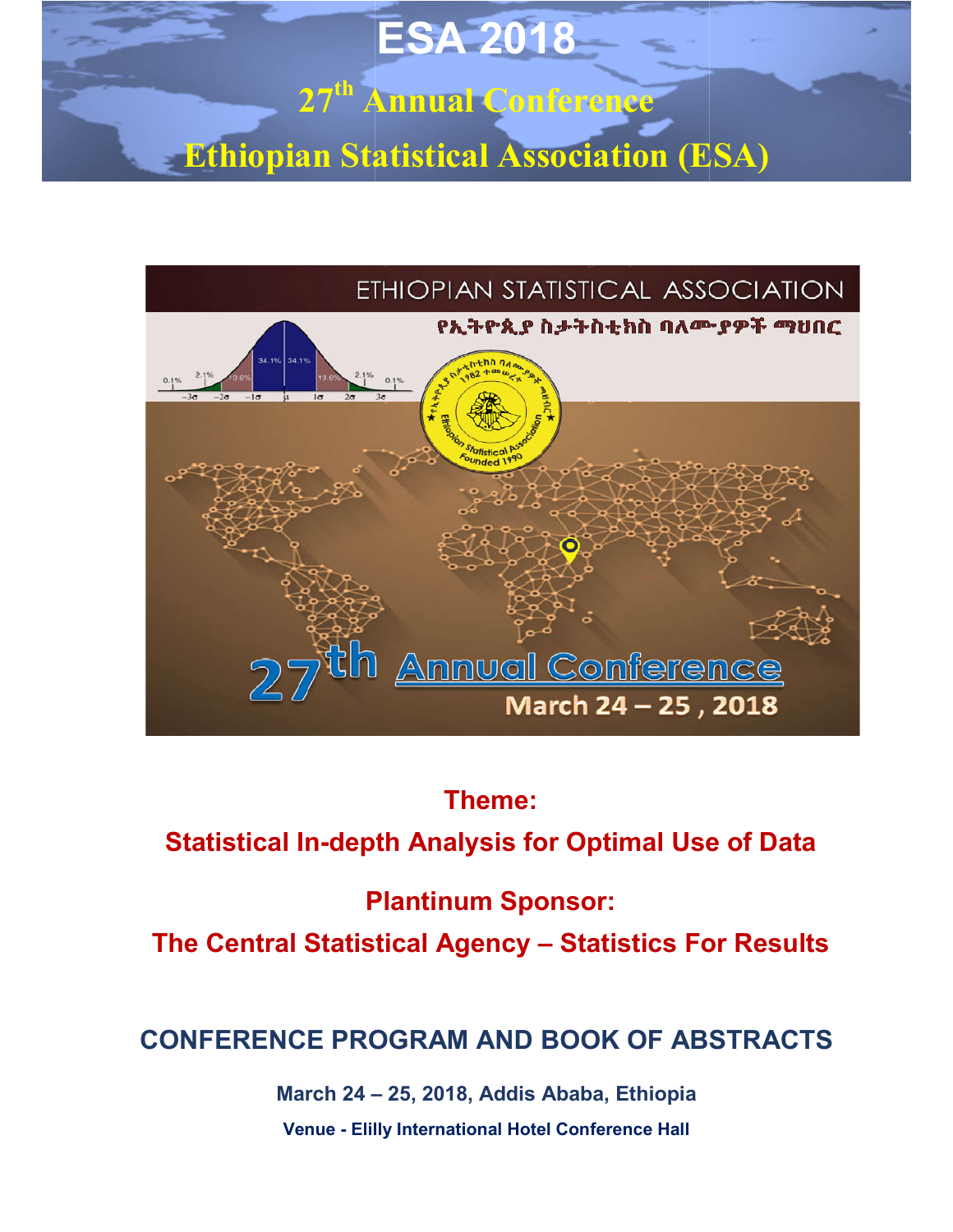## **ESA 2018**

27<sup>th</sup> Annual Conference

Ethiopian Statistical Association (ESA)

# Program

### ESA 2018

**27th Annual Conference of Ethiopian Statistical Association (ESA), March 24 - 25, 2018, Addis Ababa, Ethiopia Venue: Elilly International Hotel Conference Hall**

#### **Theme:**

**Statistical In--depth Analysis for Optimal Use of Data**

**Plantinum Sponsor of the Conference is the Central Statistical Agency (CSA) – Statistics For Results (SFR)**





**27th th Annual Conference Ethiopian Statistical Association (ESA**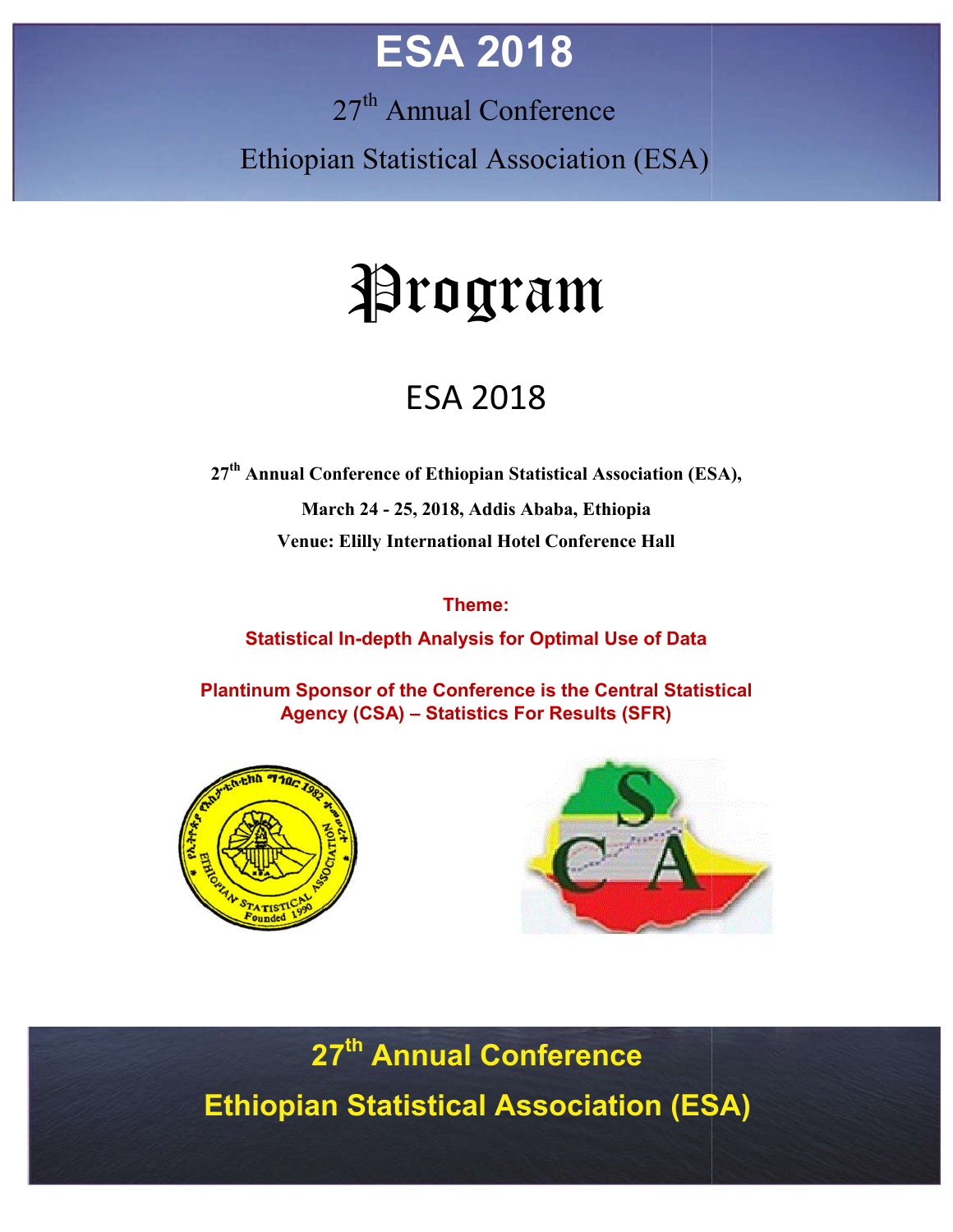### **ESA 2018 ORGANIZING COMMITTEES**

#### **EXECUTIVE COMMITTEE**

| President                                | Dr. Ayele Taye   |
|------------------------------------------|------------------|
| Vice President                           | Dr. Essey Kebede |
| <b>Training Coordinator</b>              | Dr. Zeytu Gashaw |
| Research and Project Coordinator         | Dr. Dejen Tesfaw |
| Members and Chapters Affairs Coordinator | Dr. Tsega Kahsay |
| Financce and Administrative Coordinator  | Abdulaziz Shiffa |
| Secretary General                        | Misganaw Abebaw  |

#### **AUDITOR**

Tiruzer Tenagne

#### **SECRETARIAT**

Zenaw Ayele

#### **JESA EDITORIAL COMMITTEE**

| Editor    | Dr. Emmanuel G/Yohannes |
|-----------|-------------------------|
| Secretary | Mekonnen Tadesse        |
|           |                         |

Associate Editors Dr. Butte Gotu Prof. Eshetu Wencheko Dr. Fentaw Abegaz Prof. Kiros Berhane

#### **ADVISORY BOARD MEMBERS**

Dr. Solomon Harrar

| Addisu Fekadu           | Ethiopia     |
|-------------------------|--------------|
| Ayele Menbere           | U.S.A.       |
| Ayenew Ejigou, Prof.    | Ethiopia     |
| Bute Gotu, PhD          | Ethiopia     |
| Demelash Megersa        | Ethiopia     |
| Emanuel G/Yohannes, PhD | Ethiopia     |
| Eshetu Wencheko, Prof.  | Ethiopia     |
| Fasil Nebebe, PhD       | Canada       |
| Fentaw Abegaz, PhD      | Netherlands  |
| Genene Bizuneh          | Ethiopia     |
| Legesse Ayane           | Ethiopia     |
| Martha Sintayehu        | Ethiopia     |
| Mekonnen Taddesse       | Ethiopia     |
| Shibru Temesgen, PhD    | Ethiopia     |
| Sileshi Fanta, PhD      | South Africa |
| Zerihun Tadesse         | U.S.A.       |
|                         |              |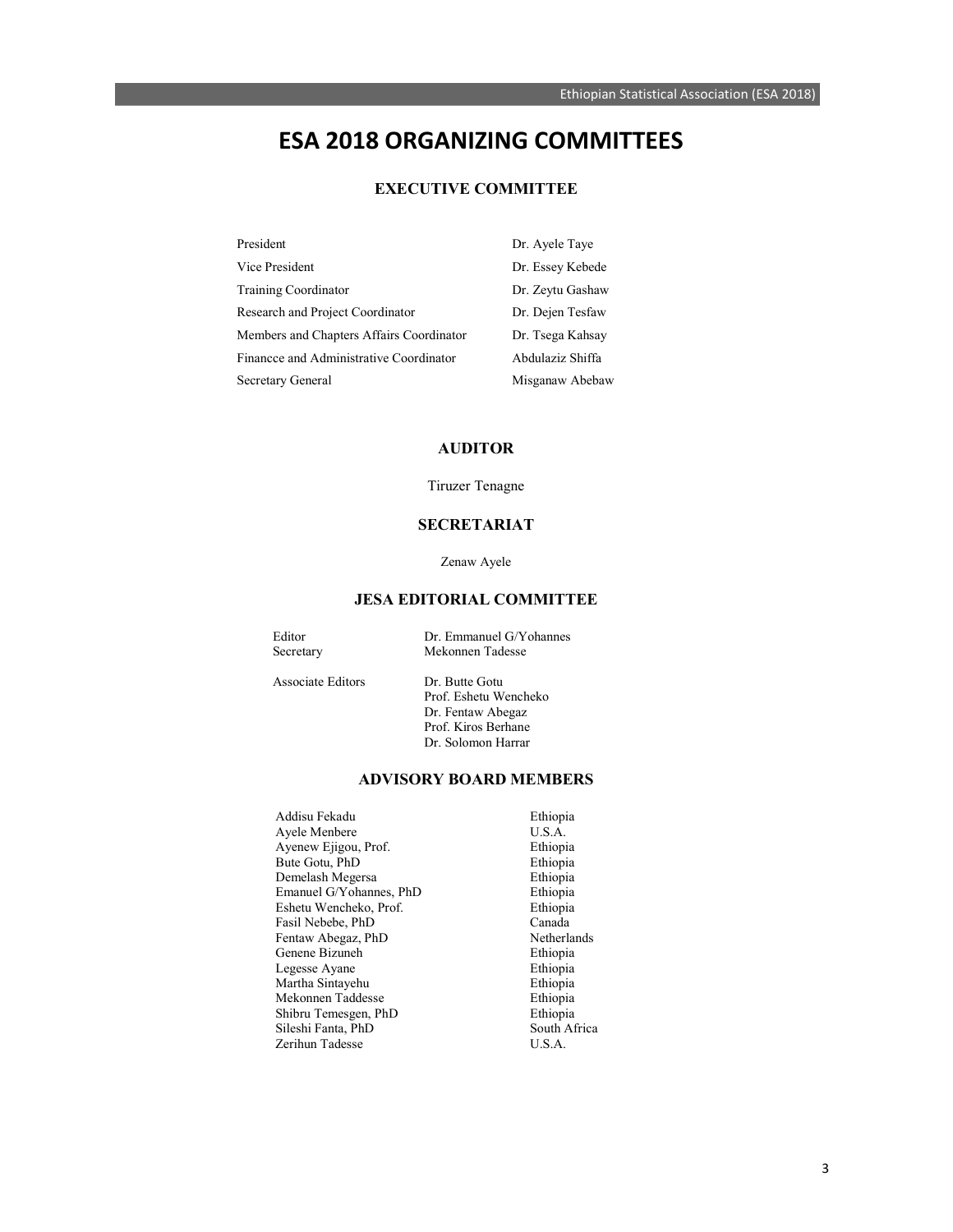### General Information

#### **Conference Location**

Elilly International Hotel, Kazanchis, Addis Ababa, Ethiopia.

#### **Registration**

The registration desk at the Elilly InternationalConference Hall will be open at 8:00AM on Saturday24 March 2018.Conf shall be given to those registered.

#### **Internet Access**

Free wireless internet access will be provided to ESA 2018 participants during the days of the Conference at the Hall. The information needed in order to access the wireless network will be provided at the registration desk at the conference venue.

#### **Contact Info**

Ethiopian Statistical Association ESA College of Natural Science, AAU, 1<sup>st</sup> Floor, Building Dep. Earth Sciences P.O.Box 5724, Addis Ababa, Ethiopia Tel: +251-11-1239452 E-mail: ethstat@gmail.com Website: http://ww.ethstat.org.et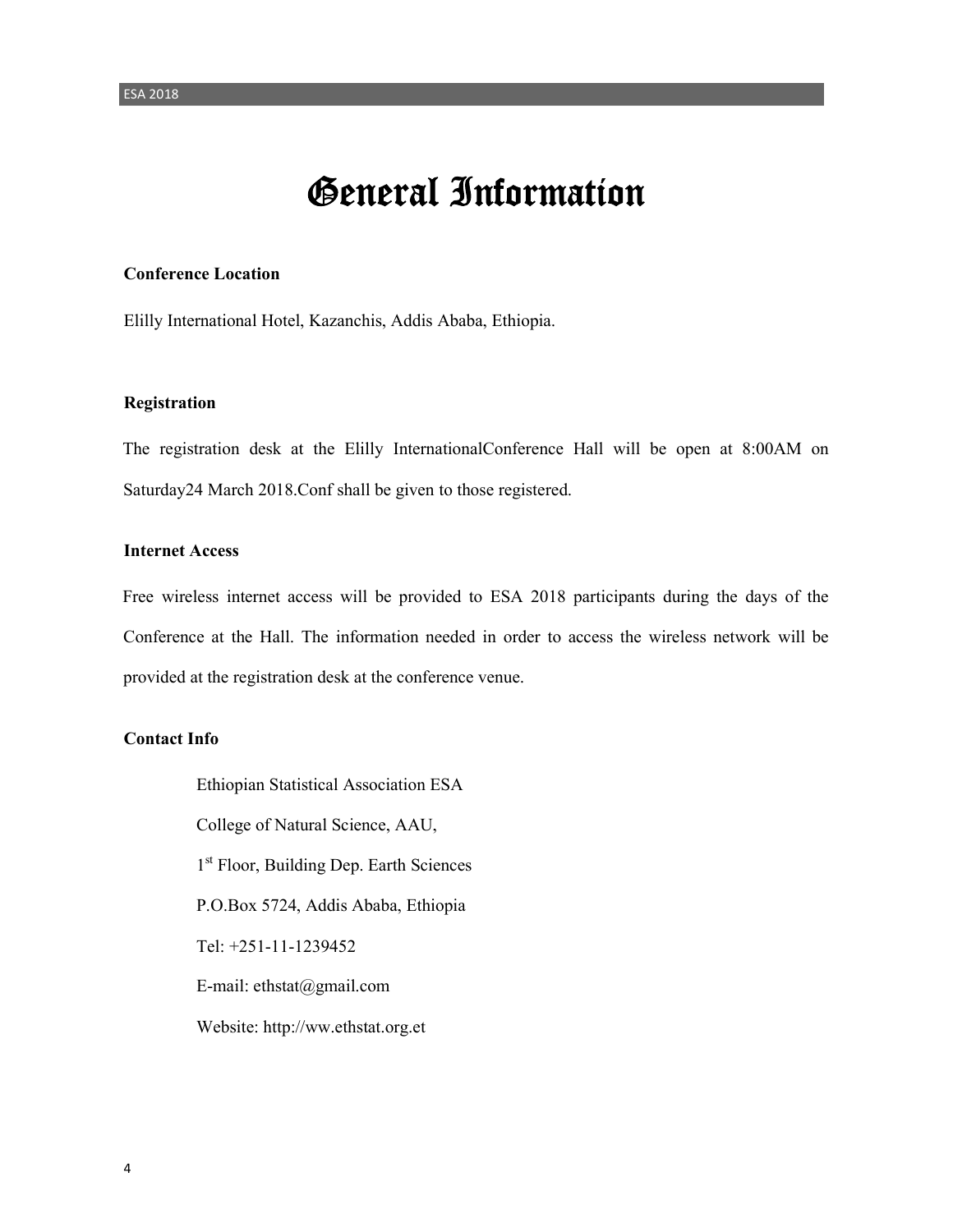### Conference Program

#### **27th Annual Conference of Ethiopian Statistical Association (ESA) Addis Ababa, Ethiopia, 24-25 March 2018 Venue: Elilly International Hotel Conference Hall**

| <b>SATURDAY, 24 MARCH 2018</b>                                 |                                                                                            |  |  |
|----------------------------------------------------------------|--------------------------------------------------------------------------------------------|--|--|
| 08.00-8.30                                                     | <b>Registration</b>                                                                        |  |  |
| <b>SESSION 1:</b>                                              | <b>Opening Statements</b><br>(Room: Meeting Hall)                                          |  |  |
|                                                                | Master of Ceremony: Dr. Essey Kebede, Vice President of ESA                                |  |  |
|                                                                | Remarks: Dr. Ayele Taye, President of ESA                                                  |  |  |
| 08.30-09.30                                                    | <b>Remarks:</b><br>Mr. Biratu Yigezu, Director General, Central Statistics Agency          |  |  |
|                                                                | Official Opening: Guest of Honor Dr. Yinager Dessie, Commissioner, National                |  |  |
|                                                                | <b>Planning Commission</b>                                                                 |  |  |
| <b>SESSION 2:</b>                                              | <b>Panel Discussion</b><br>(Room: Meeting Hall)                                            |  |  |
| Chair:                                                         | Dr. Butte Gotu, Addis Ababa University, Ethiopia / Mr Biratu Yigezu, Geneal Manager of CSA |  |  |
| Reporter: Mr. Abdulaziz Shifa                                  |                                                                                            |  |  |
|                                                                | <b>Topics of Panel Discussion:</b>                                                         |  |  |
|                                                                | - Development and Challenges of Statistics Education and Research in Ethiopia              |  |  |
| 09:30-11:00                                                    | - In-depth Analysis of Available Survey and Census Data Sets                               |  |  |
|                                                                | Panalists: Mr Amare Legesse, Deputy Dirctor General of CSA, Dr Essey Kebede,               |  |  |
|                                                                | Getachew Tekle, Dr Negusse Yohannes, Dr Haftu Gebrehiwot                                   |  |  |
|                                                                | <b>Discussion</b>                                                                          |  |  |
| 11.00-11.20                                                    | <b>Health Break</b>                                                                        |  |  |
|                                                                | <b>SESSION 3: Invited Scientific Talks</b><br>(Room: Meeting Hall)                         |  |  |
|                                                                | Chair: Dr. Emanuel G., Ethiopian Civil Service University, Ethiopia                        |  |  |
| Reporter: Mr. Bedilu Alamire, Addis Ababa University, Ethiopia |                                                                                            |  |  |
|                                                                | 35 minutes for each presenter and 30 minutes discussion                                    |  |  |
|                                                                | Paper1: Improving Scientific Rigor and Reproducibility in Mental Health Studies            |  |  |
|                                                                | Speaker: Dr. Abera Wouhib, National Institute of Mental Health (NIMH) / National           |  |  |
| 11.20-13.00                                                    | Institutes of Health (NIH), USA                                                            |  |  |
|                                                                | Paper 2: Experimental Bayesian Inversion Problems.                                         |  |  |
|                                                                | Speaker: Dr. Ayele Taye, ESA                                                               |  |  |
|                                                                | <b>Discussion</b>                                                                          |  |  |
| 13.00-14.00                                                    | <b>Lunch Break</b>                                                                         |  |  |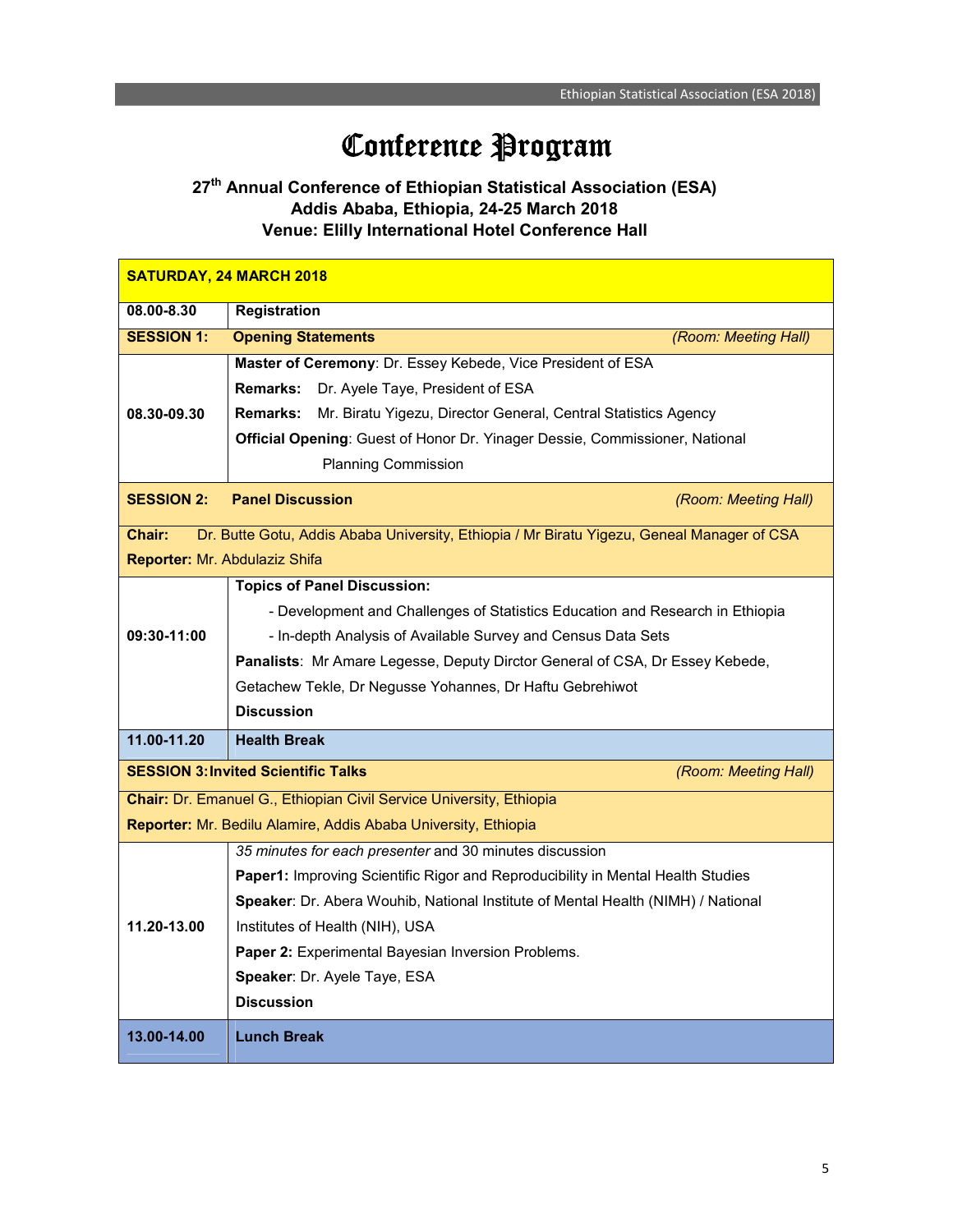| <b>SESSION 4:</b> | <b>Parallel Sessions: Meta Analysis</b>                                                       | (Room: 01) |
|-------------------|-----------------------------------------------------------------------------------------------|------------|
|                   | Chair: Dr. Emanuel G., Ethiopian Civil Service University, Ethiopia                           |            |
|                   | Reporter: Mr. Anteneh Tesemma, Addis Ababa University, Ethiopia.                              |            |
|                   | Topic: Meta Analysis (15 minutes for each presenter)                                          |            |
|                   | Paper 1: The Global Prevalence of Type Two Diabetes Mellitus among Hepatitis C Virus          |            |
|                   | Infected Patients: A Systematic Review and Meta-analysis                                      |            |
|                   | Speaker: Sintayehu Ambachew                                                                   |            |
|                   | Paper 2: Multidrug Resistant Tuberculosis in Ethiopian Settings and Its Association with      |            |
|                   | Previous History of Anti-Tuberculosis Treatment: A Systematic Review And Meta-                |            |
|                   | Analysis                                                                                      |            |
|                   | Speaker: Setegn Eshetie                                                                       |            |
|                   | Paper 3: Tuberculosis Treatment Outcomes in Ethiopia from 2009 To 2017, and                   |            |
| 14.00-15.30       | Impact of HIV Co-infection and Prior Drug Exposure: A Systematic Review and Meta-             |            |
|                   | Analysis                                                                                      |            |
|                   | Speaker: Setegn Eshetie                                                                       |            |
|                   | Paper 4: HIV and HIV-HBV Co-infection Among Pregnant Women in Ethiopia: A Meta-               |            |
|                   | Analysis of Observational Studies                                                             |            |
|                   | Speaker: Demeke Geremew                                                                       |            |
|                   | Paper 5: Mother-to-Child Transmission of HIV among Infants in Ethiopia: A Systematic          |            |
|                   | Review and Meta-Analysis                                                                      |            |
|                   | Speaker: Aklilu Endalamaw<br><b>Discussion</b>                                                |            |
|                   |                                                                                               |            |
| <b>SESSION 5:</b> | <b>Parallel Sessions: Survival Data Analysis</b>                                              | (Room: 02) |
| Chair:            | Dr. Dejen Tesfaw, Addis Ababa University, Ethiopia                                            |            |
|                   | Reporter: Mr. Abdulaziz Shifa, CSA                                                            |            |
|                   | Topic: Survival Data Analysis (15 minutes for each presenter)                                 |            |
|                   | Paper 1: Survival Analysis and Risk Factors of Mortality for Adult HIV/AIDS Patients          |            |
|                   | Following Antiretroviral Therapy (ART) in Mizan-Tepi University Teaching Hospital, South      |            |
|                   | West Ethiopia.                                                                                |            |
|                   | Speaker: Belete Mulatu                                                                        |            |
|                   | Paper 2: Statistical Analysis of CD4+ Cell Counts progression of HIV-1-positive Patients      |            |
| 14.00-15.30       | enrolled in Antiretroviral Therapy at Hossana District Queen Elleni Mohamad Memorial          |            |
|                   | Hospital, South Ethiopia                                                                      |            |
|                   | Speaker: Getachew Tekle                                                                       |            |
|                   | <b>Paper 3:</b> Time to Recovery from Obstetric Fistula and Determinants in Gondar University |            |
|                   | Teaching and Referral Hospital, Northwest Ethiopia<br>Speaker: Leltework Yismaw               |            |
|                   |                                                                                               |            |
|                   |                                                                                               |            |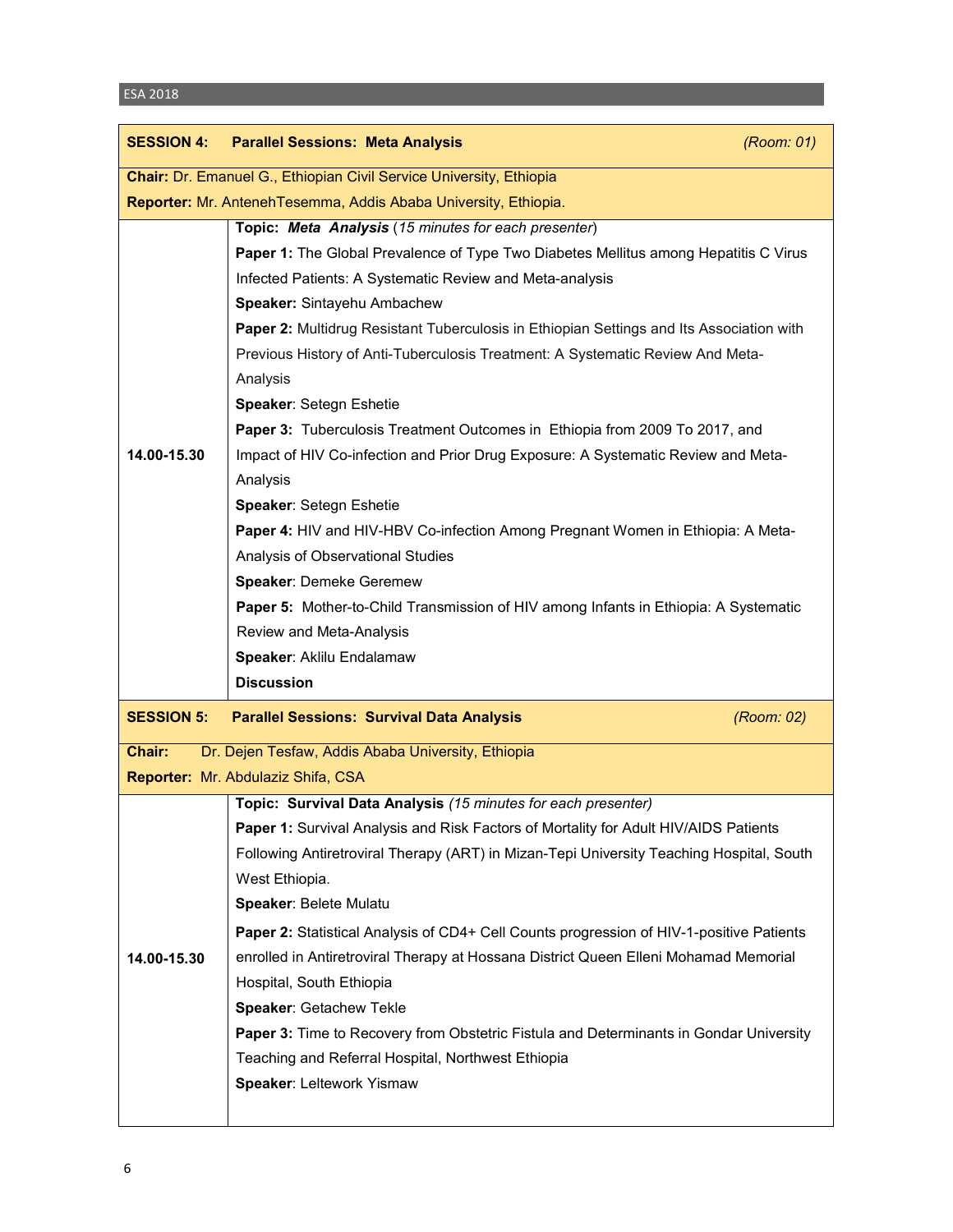Ethiopian Statistical Association (ESA 2018)

|                                                 | Paper 4: Assessing Survival Time of Women with Cervical Cancer Using Various        |                      |  |
|-------------------------------------------------|-------------------------------------------------------------------------------------|----------------------|--|
|                                                 | Parametric Frailty Models: A Case Study at TikurAnbessa Specialized Hospital, Addis |                      |  |
|                                                 | Ababa, Ethiopia                                                                     |                      |  |
|                                                 | Speaker: Selamawit Endale                                                           |                      |  |
|                                                 | <b>Paper 5: Parametric Modeling of Survival Data Based on Human Immune Virus</b>    |                      |  |
|                                                 | (HIV) Infected Adult Patients under Highly Active Antiretroviral Therapy (HAART): A |                      |  |
|                                                 | Case of Zewditu Referral Hospital, Addis Ababa (AA), Ethiopia                       |                      |  |
|                                                 | <b>Speaker: Haftu Legesse</b>                                                       |                      |  |
|                                                 | <b>Discussion</b>                                                                   |                      |  |
| 15.30-15.50                                     | <b>Health Break</b>                                                                 |                      |  |
| <b>SESSION 6:</b>                               | <b>Business Session</b>                                                             | (Room: Meeting Hall) |  |
| Chair:<br>Dr. Butte Gotu, ESA GA Chairperson    |                                                                                     |                      |  |
| <b>Rapporteur:</b> Seifu Neda, ESA GA Secretary |                                                                                     |                      |  |
|                                                 | ESA-EC annual report<br>٠                                                           |                      |  |
| 15.50-17.30                                     |                                                                                     |                      |  |
|                                                 | Audit report                                                                        |                      |  |
|                                                 | Discussion on the reports<br>٠                                                      |                      |  |
|                                                 | ESA Bylaw amendment<br>п                                                            |                      |  |
|                                                 | Election of Auditor and EC members<br>٠                                             |                      |  |

 $\begin{array}{c} \rule{0pt}{2ex} \rule{0pt}{2ex} \rule{0pt}{2ex} \rule{0pt}{2ex} \rule{0pt}{2ex} \rule{0pt}{2ex} \rule{0pt}{2ex} \rule{0pt}{2ex} \rule{0pt}{2ex} \rule{0pt}{2ex} \rule{0pt}{2ex} \rule{0pt}{2ex} \rule{0pt}{2ex} \rule{0pt}{2ex} \rule{0pt}{2ex} \rule{0pt}{2ex} \rule{0pt}{2ex} \rule{0pt}{2ex} \rule{0pt}{2ex} \rule{0pt}{2ex} \rule{0pt}{2ex} \rule{0pt}{2ex} \rule{0pt}{2ex} \rule{0pt}{$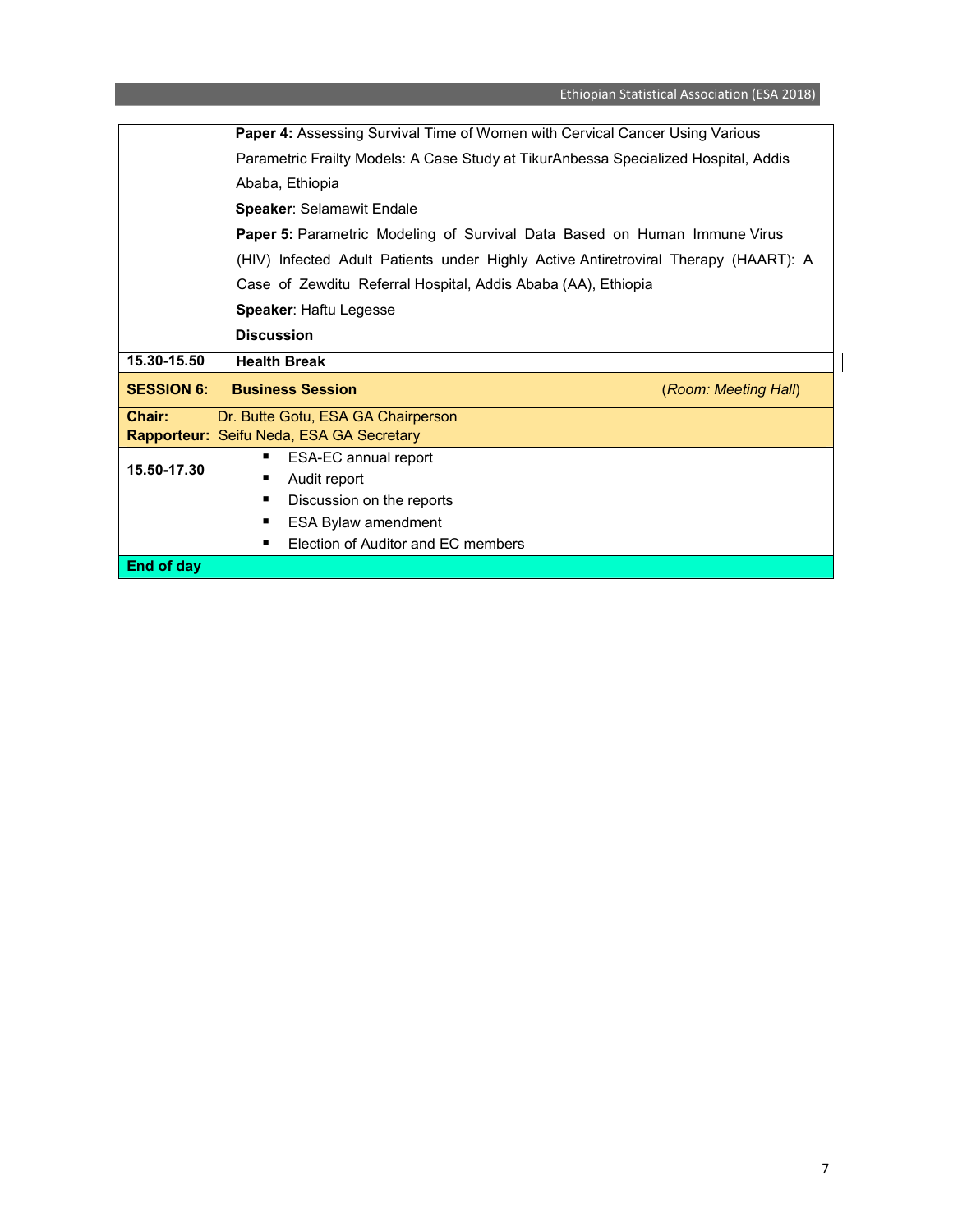| SUNDAY, 25 MARCH 2018           |                                                                                                        |  |
|---------------------------------|--------------------------------------------------------------------------------------------------------|--|
| <b>SESSION 7: Invited Talks</b> | (Room: Meeting Hall)                                                                                   |  |
| Chair:                          | Dr. Haftu G/Hiwot, Mekele University                                                                   |  |
|                                 | Rapporteur: Dr. Negusse Yohannes, Wachamo University                                                   |  |
| 08:30-10:30                     | 35 minutes for each presenter and 30 minutes discussion                                                |  |
|                                 | Paper 1: Long Range Dependence, Nonlinear Trend And Breaks In Historical Sea-                          |  |
|                                 | Surface and Land-air-surface Global and Regional Temperature anomalies                                 |  |
|                                 | Speaker: Dr Ola Oluwa S. Yaya                                                                          |  |
|                                 | <b>Paper 2:</b> Pattern Identification and Anomaly Detection of Cyber Threats Using                    |  |
|                                 | <b>Extreme Value Analysis and Decision Tree</b>                                                        |  |
|                                 | Speaker: Dr Tsega Kahsay                                                                               |  |
|                                 | <b>Discussion</b>                                                                                      |  |
| 10:30-10:50                     | <b>Health Break</b>                                                                                    |  |
|                                 | <b>SESSION 8: Parallel Sessions: Survival and Longitudinal Data Analysis</b><br>(Room: 01)             |  |
|                                 |                                                                                                        |  |
| Chair:                          | Mr. Mekonnen Tadesse, Addis Ababa University<br>Rapporteur: Mr. Bedilu Alamire, Addis Ababa University |  |
| 10:50 - 12:30                   | Paper 1: Modeling Evolution of HIV/AIDS Disease Progression: A Parametric Semi-                        |  |
|                                 | Markov Model with Interval Censuring                                                                   |  |
|                                 | Speaker: Tilahun Ferede                                                                                |  |
|                                 | Paper 2: Modeling Time-to-cure from Severe Acute Malnutrition: Application of                          |  |
|                                 | Various Parametric Frailty Models                                                                      |  |
|                                 | Speaker: Akalu Banbeta                                                                                 |  |
|                                 | Paper 3: Tuberculosis Incidence and Predictors among Human Immunodeficiency                            |  |
|                                 | Virus-Infected Children after Starting Antiretroviral Therapy: A Retrospective Cohort                  |  |
|                                 | Study                                                                                                  |  |
|                                 | Speaker: Aklilu Endalamaw                                                                              |  |
|                                 | Paper 4: Modeling on Longitudinal Blood Glucose and Time to Micro Vascular                             |  |
|                                 | Complication on T2DM: the Case of DebreMarkos and FelegeHiwot Referral                                 |  |
|                                 | Hospitals, Ethiopia                                                                                    |  |
|                                 | Speaker: Negusse                                                                                       |  |
|                                 | <b>Paper 5:</b> A Pair Copula Construction Cumulative Logit Model for Longitudinal                     |  |
|                                 | Ordinal Data with Application to Household Food Insecurity Data<br>Speaker: Jemal Ayalew               |  |
|                                 | <b>Paper 6:</b> A Longitudinal Data Analysis on Risk Factors for Developing Type-2                     |  |
|                                 | Diabetes Mellitus: A Case Study at Gondar Referral Hospital.                                           |  |
|                                 |                                                                                                        |  |
|                                 |                                                                                                        |  |
|                                 | Speaker: Melkamu Ayana<br><b>Discussion</b>                                                            |  |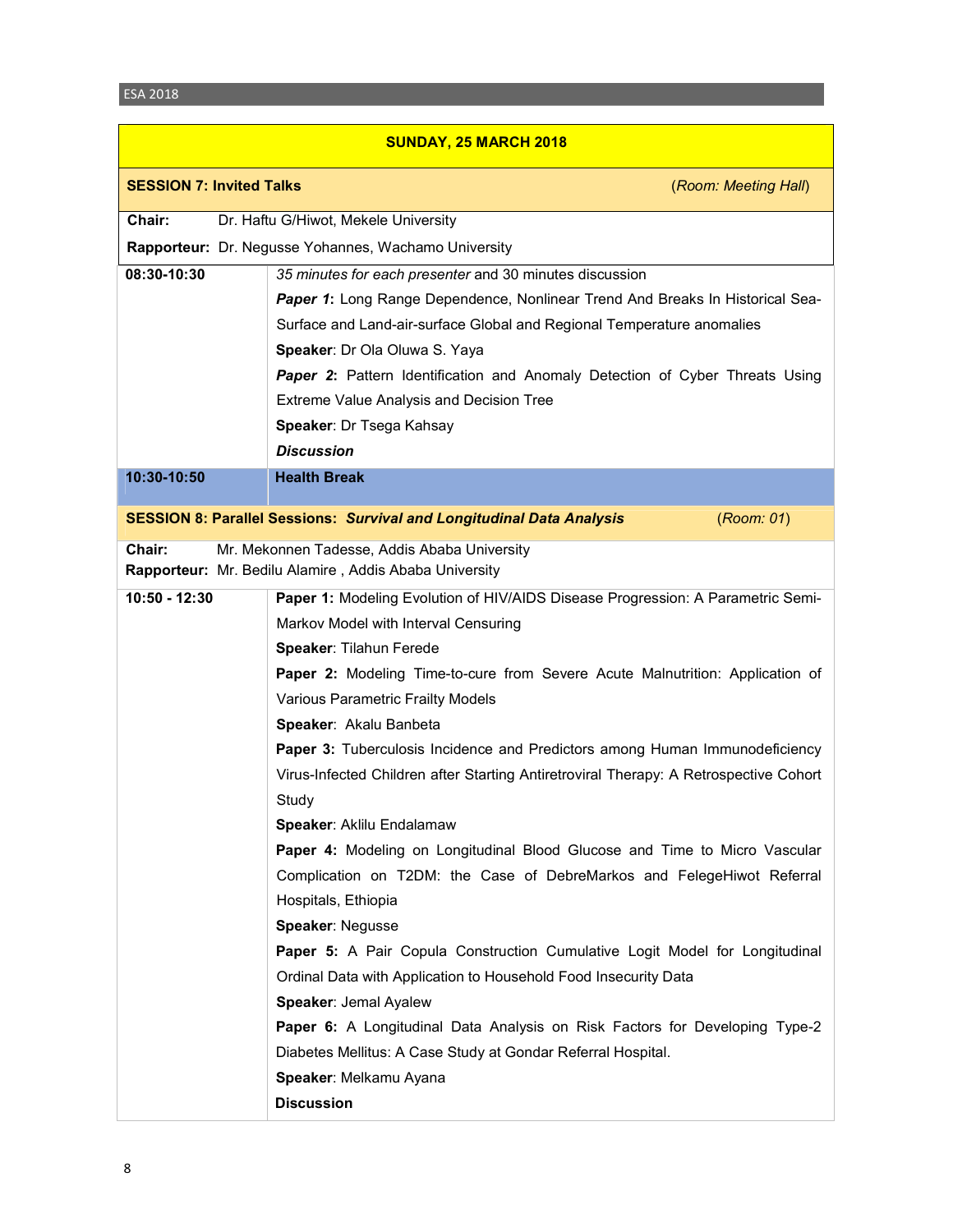|                                                                           | SESSION 9: Parallel Sessions: Clinical Trials/TimeSeries/GLM/Data Mining<br>(Room: 02) |            |  |  |
|---------------------------------------------------------------------------|----------------------------------------------------------------------------------------|------------|--|--|
|                                                                           | Chair: Dr. Girma Taye, Addis Ababa University, Ethiopia                                |            |  |  |
|                                                                           | Rapporteur: Mr. Gezahegn Getahun, ESA member                                           |            |  |  |
| $10:50 - 12:30$                                                           | 1:<br>Paper<br>Lymphedema<br>Management<br>to<br>Prevent<br>Acute                      | Dermatoly- |  |  |
|                                                                           | mphangioadenitisin Podoconiosis (Golbet): A Pragmatic Randomised Controlled            |            |  |  |
|                                                                           | Trial in Northern Ethiopia                                                             |            |  |  |
|                                                                           | Speaker: Henok Negussie                                                                |            |  |  |
|                                                                           | Paper 2: Volatility of Export Price of Coffee in Ethiopia                              |            |  |  |
|                                                                           | Speaker: Demisew Gebru                                                                 |            |  |  |
|                                                                           | Paper 3: Statistical Models for Longitudinal Zero Inflated Count Data: Application     |            |  |  |
|                                                                           | to Seizure Attacks                                                                     |            |  |  |
|                                                                           | Speaker: Demeke Lakew                                                                  |            |  |  |
|                                                                           | <b>Paper 4:</b> Method-Mix of Contraception and Its Factors in Emerging Regions Of     |            |  |  |
|                                                                           | Ethiopia                                                                               |            |  |  |
|                                                                           | Speaker: Wondiber Nega                                                                 |            |  |  |
|                                                                           | <b>Paper 5: Exploring Trend and Barriers of Antenatal Care Utilization using Data</b>  |            |  |  |
|                                                                           | Mining Technique: Proof from Pooled Ethiopian DHS of 2000, 2005, 2011, 2016            |            |  |  |
|                                                                           | Speaker: Kedir Hussein                                                                 |            |  |  |
|                                                                           | <b>Discussion</b>                                                                      |            |  |  |
| 12:30-13:30                                                               | <b>Lunch Break</b>                                                                     |            |  |  |
| <b>SESSION 10: General Discussion and Closing</b><br>(Room: Meeting Hall) |                                                                                        |            |  |  |
| 13:30-14:00                                                               | <b>General Discussion</b>                                                              |            |  |  |
|                                                                           | <b>Closing Speech</b>                                                                  |            |  |  |
| <b>End of Conference</b>                                                  |                                                                                        |            |  |  |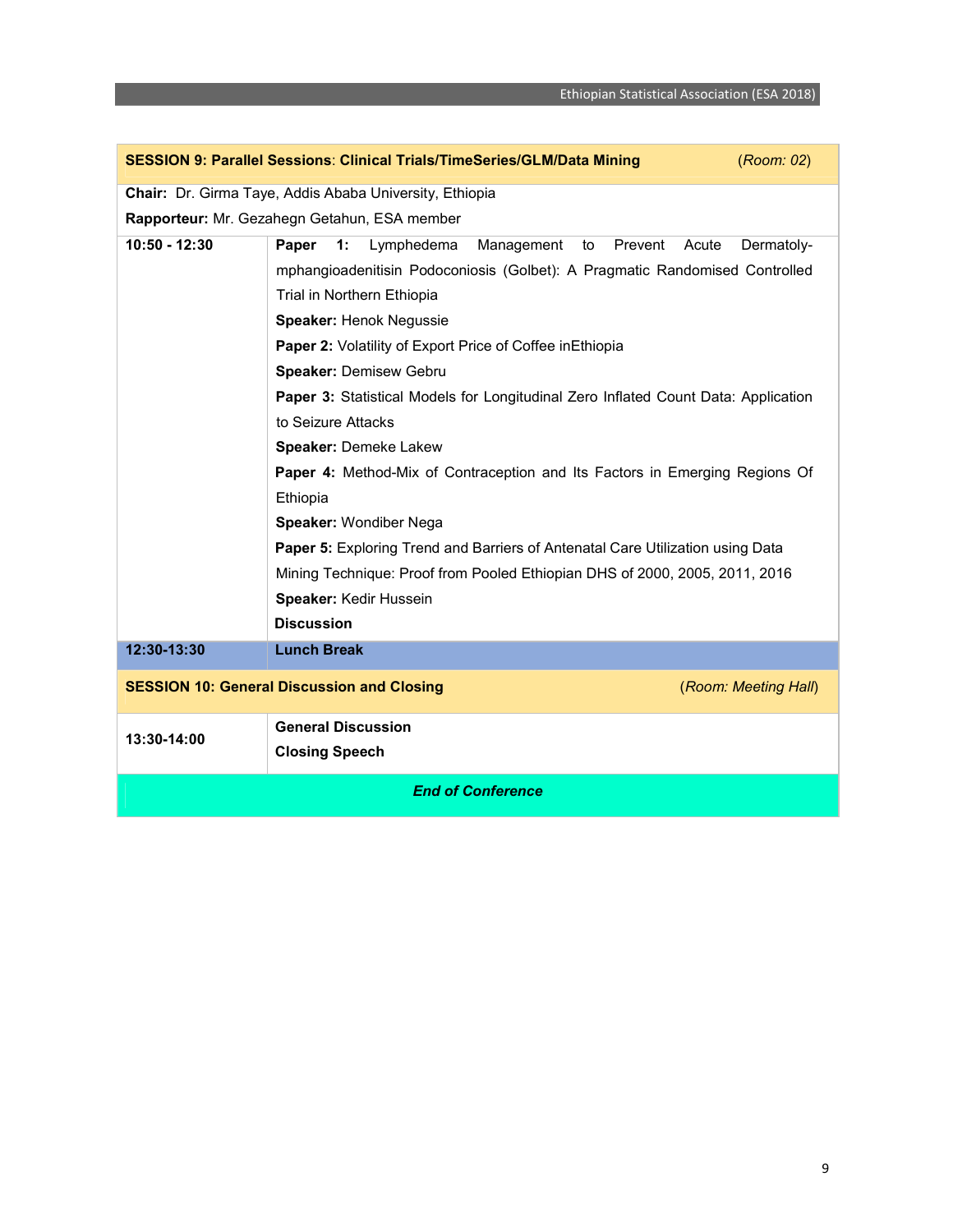### Book of Abstracts

#### **SATURDAY, 24 MARCH 2018**

**SESSION 2**

**Paper 1:** Development and Challenges of Statistics Education in Ethiopia (part of panel discussion) GetachewTekle

#### **Abstract**

Statistics are sets of mathematical equations that are used to analyze what is happening in the world around us. When used correctly, statistics tell us any trends in what happened in the past and can be useful in predicting what may happen in the future. Statistics has impacted the curriculum in all level education fields. In almost every discipline, the ability to understand, interpret, and critically evaluate research findings are becoming an essential core skill. Some examples of how statistics shape your life when you don't even know it as Weather Forecasts, Emergency Preparedness, Predicting Disease, Medical Studies, Genetics, Political Campaigns, Insurance, Consumer Goods, Quality Testing, Stock Market and has important role in determining the existing position of per capita income, unemployment, population growth rate, housing, schooling medical facilities etc…in a country. Now statistics holds a central position in almost every field like Industry, Commerce, Trade, Physics, Chemistry, Economics, Mathematics, Biology, Botany, Psychology, Astronomy etc…, so application of statistics is very wide. However, there are challenges mattering Statistics education not assure it quality. Hence, the current country's attention should be on tackling these challenges to do so by standing with an ambitious plan, Statistician participaratory education. And also all stakeholders, universities, colleges, CSA, ministry of education should work to bring about awareness of the role of statistics in academia and society in general. The main objective of this work was to facilitate the way the countries all stakeholders lay an interventional ground on the challenges for quality statistics education development ambitiously. Hereby, the author will take the audience through a journey, in particular topics to be discussed will include: what makes Statistics differ from other disciplines? Do people like or dislike it? Why do people use it? What is the role of statistics in the contemporary development of education? What is the role of statistics in achievement of the  $2<sup>nd</sup> GTP$  of the country? Why statistics education limited to only university level in the country? Why some departments like education/behavioral sciences and law do not take statistics? Why statistics education is limited to only regular program? Who should own statistics teaching in the context of the country educational policy? Does it make sense Statistics to be incorporated as in independent subject from elementary level in the educational policy of the country?

**Key words**: Development of statistics education; Challenges in Statistics education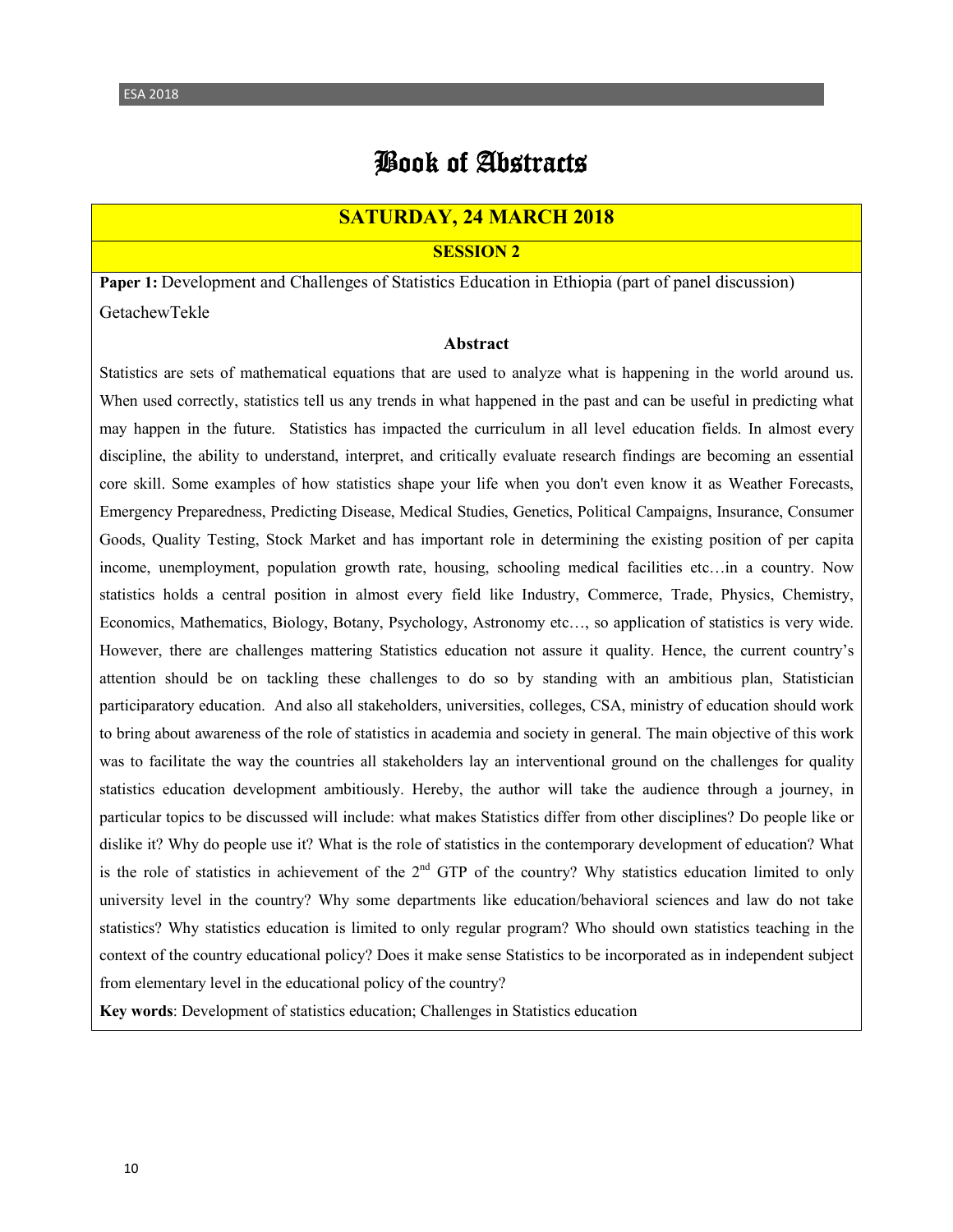#### **SESSION 3**

**Paper 1:** Improving Scientific Rigor and Reproducibility in Mental Health Studies Abera Wouhib

#### **Abstract**

Conducting rigorous studies and the ability to reproduce the research findings are the two cornerstones for advancement of biomedical science. However, there has been a growing concern whether published studies can be reproduced. As a result, the need to promote the highest level of scientific integrity, public accountability, and social responsibility in conducting scientific research have been one of the priorities for the National Institutes of Health (NIH). With approximately \$34B annual budget, NIH has been promoting rigorous and transparent research in all areas of science through variety of grant programs. Statistical validation has become a vital component of dataoriented programs including mental health studies. In mental health studies, data with severe heterogeneity and autocorrelations are persistent and complicate the analytical procedures. Furthermore, the presence of small effects and high dimensionality have challenged the standard statistical approach and analytical methods. Consequently, rigor and reproducible study results through enhanced statistical methods and analytical strategies are critical for the National Institute of Mental Health (NIMH), which supports most of mental health research programs. Complexity in mental health data warrants the need to develop sophisticated statistical approaches that seeks attention to wellestablished but often ignored methodological principles. In this presentation, we will discuss the statistical priorities in mental health studies to improve the scientific rigor and reproducibility. More importantly, we will discuss potential roles of statisticians in advancing studies in behavioral and mental disorder which is part of the biomedical research at-large.

**Keywords**: Mental health, Neuroimaging, Reproducibility, Rigor

**Paper 2:** Experimental Bayesian Inversion Problems

Ayele Taye

#### **Abstract**

Bayesian inversion is an interesting research area. The traditional inversion problem has a long history while the respective modern computations are only recently developments. In this paper, the experimental Bayesian inversion problem is defined and its computational algorithm is presented with some examples. The experimental inversion is defined as the traditional inversion problem with additional complication that the forward model is not directly accessible but with an error term. The usual methods such as Markov chain Monte Carlo (MCMC) sampling and maximum aposteriori (MAP) estimation are not directly available to this extended inverse problem. New experimental Bayesian inversion algorithm is developed and studied with simulations. The results of the linear experimental Bayesian inversion problem show that conditional expectation and variance are consistently estimated. The convergences are faster compared to that of the traditional approaches.

**Keywords**: Algorithm, Bayesian, Experimental inversion, Inverse problem, Statistical computation.

#### **SESSION 4**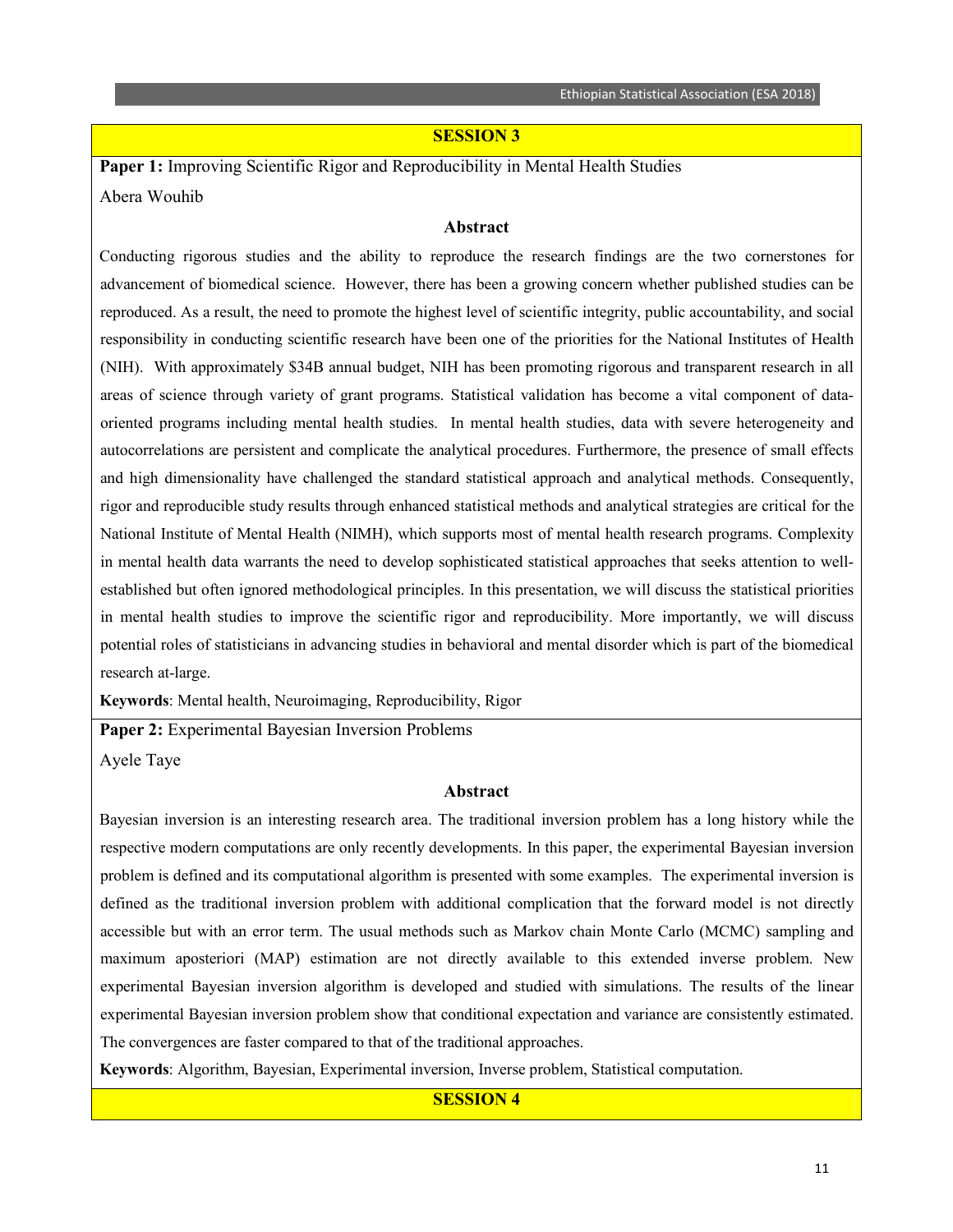Paper 1: The Global Prevalence of Type Two Diabetes Mellitus among Hepatitis C Virus Infected Patients: A Systematic Review and Meta-analysis

Sintayehu Ambachew

#### **Abstract**

**Background**: The ever-increasing global hepatitis C infection is fuelling the burden of diabetes mellitus. Several studies have reported that hepatitis C virus infection is an important risk factor for the development of diabetes mellitus. However, the results of fragmented studies reported variable and inconsistent finding on the prevalence of type two diabetes mellitus among hepatitis C virus infected patients. Therefore, this meta-analysis aimed to estimate the overall prevalence of type two diabetes mellitus in patients infected with hepatitis C virus.

**Methodsandanalysis**: This systematic review includes original articles of cross-sectional studies of populations regarding patients diagnosed with hepatitis C infection that have reported the prevalence of type two diabetes mellitus, published from 1994 to 2017. Two reviewers in three databases searched. Random-effects meta-analysis model were used to obtain an overall summary estimate of the prevalence of type two diabetes mellitus among hepatitis C infected patients. Sensitivity analysis was conducted to check the stability of summary estimate. Heterogeneity was assessed by using  $I^2$  statistic. Funnel plots analysis and Egger's test were used to investigate publication bias. Results from sub-group analysis were also presented by geographical region.

**Results**: A total of 23 eligible articles reported data from 11,113 study participants were included in this metaanalysis. The pooled prevalence of type two diabetes mellitus among hepatitis C virus infected patients was 21.90% (95% CI: 18.50, 25.30). The subgroup analysis showed, pooled prevalence of 28.59% (95% CI: 17.43, 39.74) in Africa, 26.14 % (95% CI: 19.80, 32.48) in Europe, 19.09% (95% CI: 14.78, 23.41) in Asia, and 15.66% (95% CI: 11.58, 19.74) in North America.

**Conclusion**: The overall prevalence of type two diabetes mellitus among hepatitis C virus infected patients was considerably high in a global perspective. The highest prevalence was noted in Africa and Europe, followed by Asia and North America.**Protocol registration numbe**r: PROSPERO International Prospective Register of Systematic Reviews (CRD42018083409).

**Keywords**: Diabetes Mellitus; Hepatitis C Virus; Meta-analysis; Prevalence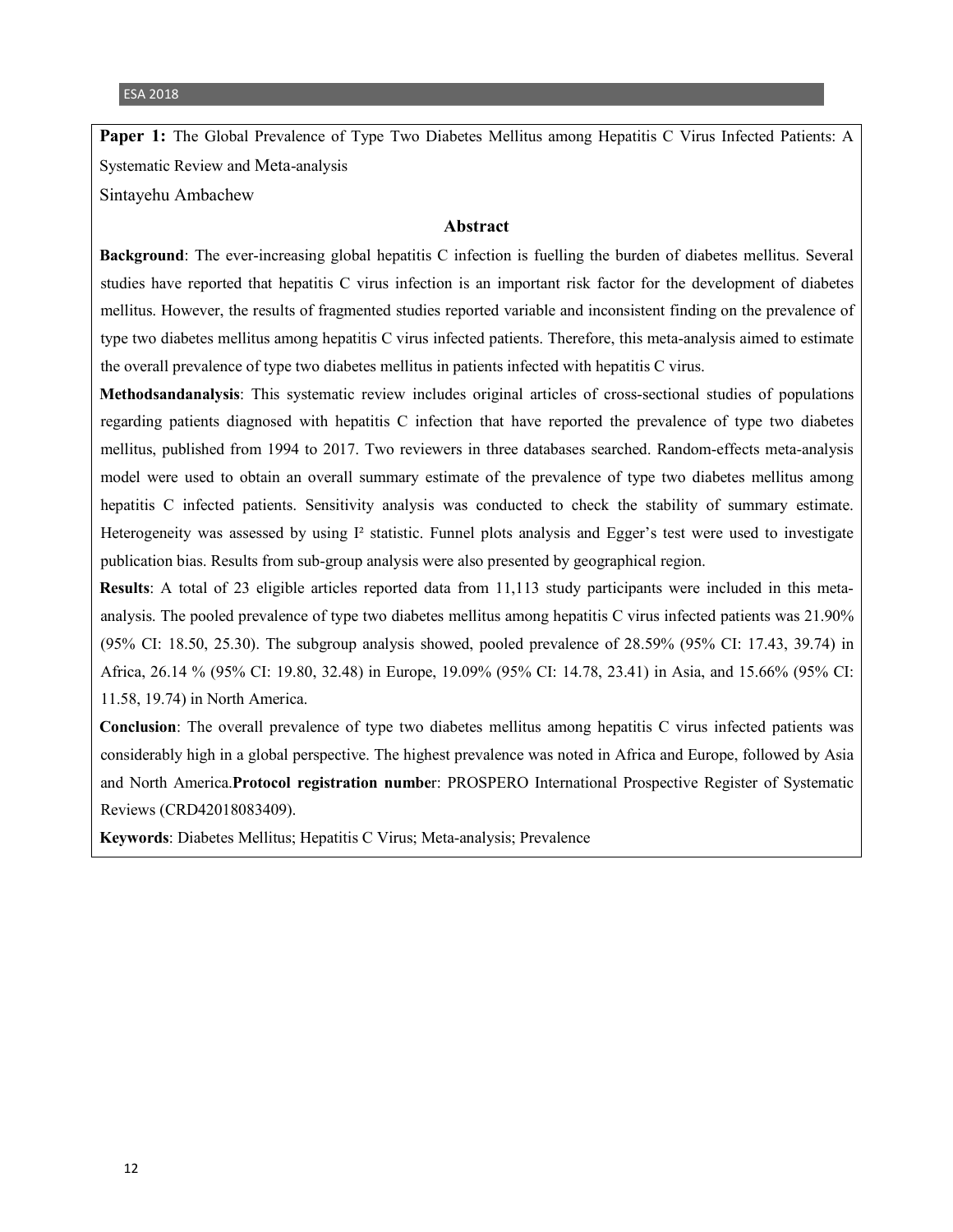**Paper 2:** Multidrug resistant tuberculosis in Ethiopian settings and its association with previous history of anti-tuberculosis treatment: a systematic review and meta-analysis Setegn Eshetie

#### **Abstract**

**Background**: Efforts to control the global burden of tuberculosis (TB) have been jeopardized by the rapid evolution of multi-drug resistant Mycobacterium tuberculosis (MTB), which is resistant to at least isoniazid and rifampicin. Previous studies have documented variable prevalence of multidrug-resistant tuberculosis (MDR-TB) and its risk factors in Ethiopia. Therefore, this meta-analysis is aimed, firstly, to determine the pooled prevalence of MDR-TB among newly diagnosed and previously treated TB cases, and secondly, to measure the association between MDR-TB and a history of previous anti-TB drugs treatment.

**Methods**: PubMed, Embase and Google Scholar databases were searched. Studies that reported a prevalence of MDR-TB among new and previously treated TB patients were selected. Studies or surveys conducted at national or sub-national level, with reported MDR-TB prevalence or sufficient data to calculate prevalence were considered for the analysis. Two authors searched and reviewed the studies for eligibility and extracted the data in pre-defined forms. Forest plots of all prevalence estimates were performed and summary estimates were also calculated using random effects models. Associations between previous TB treatment and MDR-MTB infection were examined through subgroup analyses stratified by new and previously treated patients.

**Results**: We identified 16 suitable studies and found an overall prevalence of MDR-TB among newly diagnosed and previously treated TB patients to be 2% (95% CI 1% - 2%) and 15% (95% CI 12% - 17%), respectively. The observed difference was statistically significant  $(P < 0.001)$  and there was an odds ratio of 8.1 (95% CI 7.5–8.7) for previously treated TB patients to develop a MDR-MTB infection compared to newly diagnosed cases. For the past 10 years (2006 to 2014) the overall MDR-TB prevalence showed a stable time trend.

**Conclusions**: The burden of MDR-TB remains high in Ethiopian settings, especially in previously treated TB cases. Previous TB treatment was the most powerful predictor for MDR-MTB infection. Strict compliance with anti-TBregimens and improving case detection rate are the necessary steps to tackle the problem in Ethiopia.

**Keywords**: Multidrug resistant tuberculosis, Meta-analysis, Systematic review, Ethiopia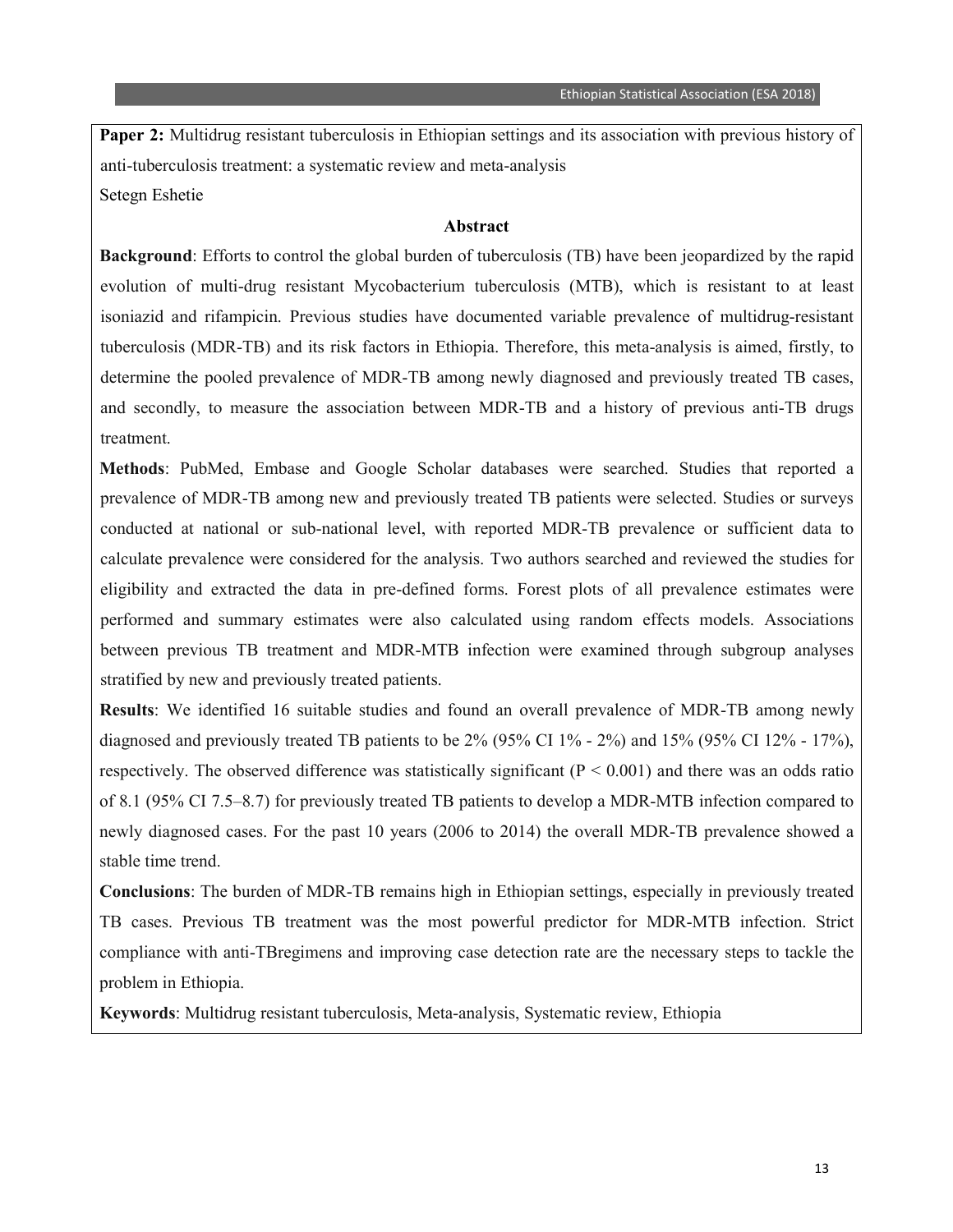**Paper 3:** Tuberculosis Treatment Outcomes in Ethiopia from 2009 To 2017, and Impact of HIV Co-Infection and Prior Drug Exposure: A Systematic Review and Meta-analysis Setegn Eshetie

#### **Abstract**

**Background:** Knowledge on the tuberculosis (TB) treatment outcomes is substanntialy needed to assess the performance of national TB controls programs (NTPs). To date, the overall estimates of treatment outcomes have not been determined in Ethiopia. Therefore, this meta-analysis was undertaken to produce pooled estimates of TB treatment outcomes and to analyze the impact of prior anti-TB drug exposure and HIV co-infection.

**Methods**: Potentially relevant studies were retrieved from PubMed, Embase, and MEDLINE online databases. Unpublished studies have been retrieved from the grey literature through Google and Google Scholar. Statistical analysis was done using STATA version 11 and pooled estimates were calculated using random effect model. Summary estimates are also presented using Forest plots and Tables.

**Results**: A total of 34 studies are included for meta-analysis. The pooled estimate of successful TB treatment outcomes amounts to 83.7% (95% CI 81.1% - 86.3%). Of successfully treated cases, 33.9% were cured and the remaining completed cases. Besides, nearly 50% deaths were indicated among the 16.3% patients with poor treatment outcome. Sub-group analysis shows that high treatment success rate was estimated in Afar; 88.9% (95% CI 83.8% - 94.2%), followed by Oromia; 88.5% (95% CI 82.6% - 94.5%) and Addis Ababa; 85.4% (95% CI 77.7% - 93.1%), whereas relatively poor treatment outcome was noted in Tigray; 20.0% (95% CI 2.1% - 37.9%) and Amhara; 19.0% (95% CI 12.6% - 25.5%). Unsuccessful TB treatment outcome was found to be higher among HIV/TB co-infected cases with an odds ratio of 1.98  $(95\%CI, 1.56 - 2.52)$  and re-treated cases with an odds ratio of 2.17 (95%CI, 1.55 – 3.03). The time trend was assessed from 2009 to 2017, but it shows insignificant variation with treatment outcomes ( $P = 0.108$ ). **Conclusion**: The rate of successful treatment outcome in Ethiopia appears generally high, only slightly below the threshold suggested by the World Health Organization. History of tuberculosis treatment and

**Keywords:** Tuberculosis, Treatment outcome, Meta-analysis, Ethiopia.

HIV/TB co-infection were inversely associated with favorable treatment outcomes.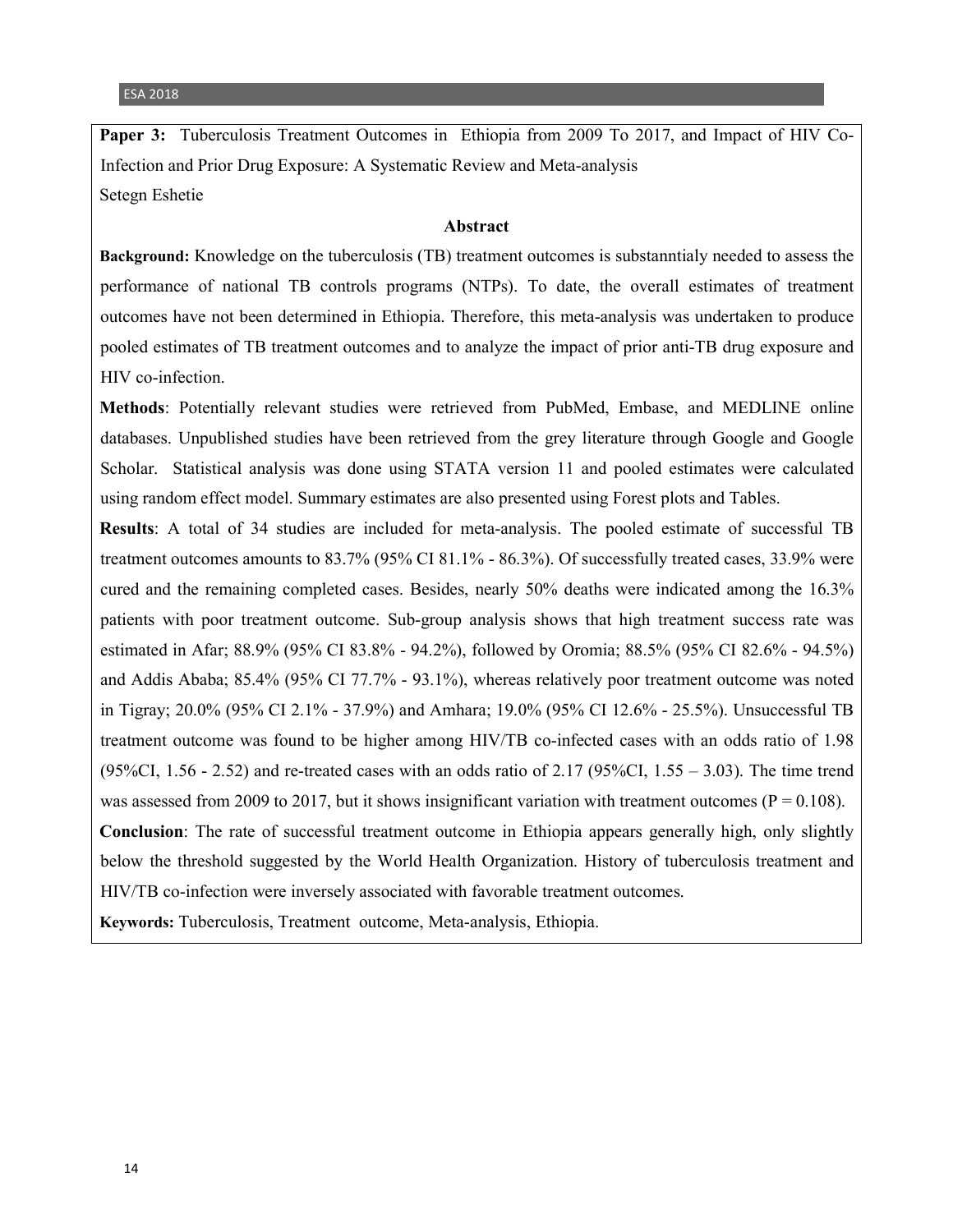**Paper 4:** HIV and HIV-HBV co-infection among pregnant women in Ethiopia: a meta-analysis of observational studies

Demeke Geremew

#### **Abstract**

**Background:** HIV causes millions of death worldwide, and the prevalence is surging again in Ethiopia. To date, the pooled prevalence of HIV infection among pregnant women was not conducted in Ethiopia. Thus, this systematic review and meta-analysis aimed to figure out the pooled prevalence of HIV and its co-infection with HBV among pregnant women in Ethiopia.

**Methods:** We searched PubMed, Google scholar, Science Direct and EMBASE databases to select the most relevant studies in Ethiopia. A total of 1405 titles were identified and 15 studies met the inclusion criteria. Descriptive and quantitative data of included studies were presented in tables and forest plots. The  $I<sup>2</sup>$  statistics was used to assess heterogeneity between studies. The random effects model was used to determine the pooled prevalence analysis and 95% confidence intervals. The statistical analysis was performed using the Stata version 11.

**Result:** A total of 13,746 participants were considered from 15 included studies. Among subjects, 717 were infected by HIV only, and 12 were HIV-HBV co-infected pregnant women. In this meta-analysis, the pooled prevalence of HIV among pregnant women in Ethiopia was 5.74% (95% CI; 3.96%–7.53%). Regional analysis showed that 9.50% (95% CI; 7.76%–11.23%) in Amhara, 4.80% (95% CI; 3.12%–6.49%) in Addis Ababa, 2.14% (95% CI; -0.54%– 4.82%) in SNNP and 4.48% (95% CI; 2.56%–6.41%) in Oromia region. Besides, six studies reported HIV-HBV coinfection and the pooled prevalence was 0.68% (95% CI; 0.27%–1.08%) among pregnant women in Ethiopia.

**Conclusion:** The pooled prevalence of HIV infection in pregnant women was considerably high in Ethiopia. Moreover, high prevalence of HIV infection was also determined in Amhara region, followed by Addis Ababa and Oromia compared to SNNP. This study also sought the burden of HIV-HBV co-infection. Therefore, national HIV prevention and interventional planning on pregnant women has to be based on the knowledge of HIV regional prevalence and its co-infection with HBV.

**Keywords:** HIV, Pregnant women, Systematic review, Meta-analysis, Ethiopia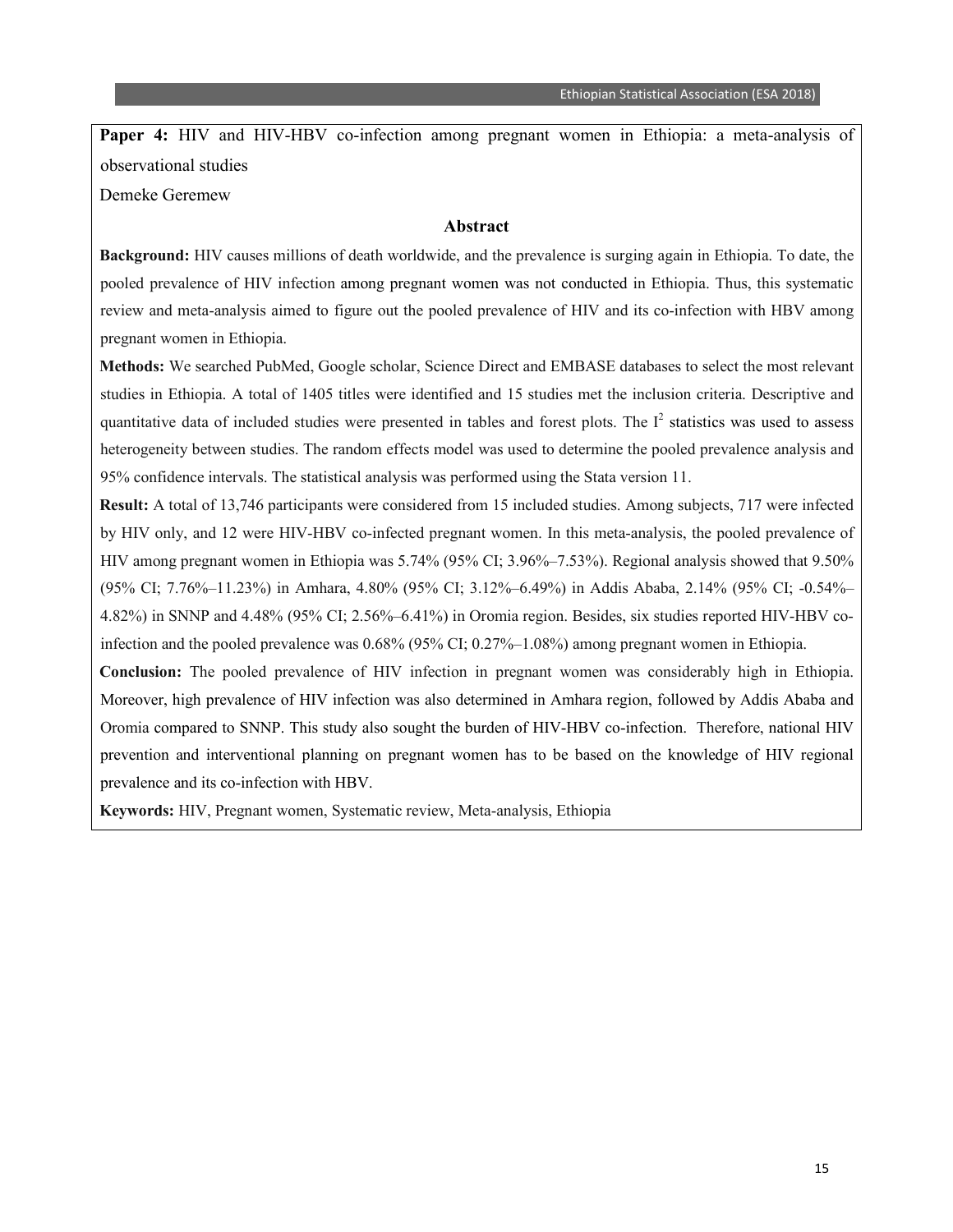Paper 5: Mother-to-child Transmission of HIV Among Infants in Ethiopia: A Systematic Review and Metaanalysis

Aklilu Endalamaw

#### **Abstract**

**Background**: The mother-to-child transmission rate and risk factors of HIV showed a wide variation in Ethiopia and the public health burden of this problem need estimation. This systematic review and metaanalysis intended to provide the pooled estimation of mother-to-child transmission rate and its major factors in Ethiopia.

**Methods**: We searched PubMed, Google Scholar, EMBASE and Web of Science databases for all available references up to October 2017. We included cohort and cross-sectional studies conducted in Ethiopia. Heterogeneity was checked using the I-squared statistic. Egger's test and the funnel plot were used to assess publication bias.

**Results**: A total of 12 studies with 3872 individuals were included in this systematic review and metaanalysis. The pooled estimated mother-to-child transmission rate was 12.4 % (95% CI= 8.9 to 15.8). In the subgroup analysis, higher infection rate found in Addis Abeba (19.3%), followed by Oromia (13.4%) and Amhara (9.6%).The pooled odds ratio of mother-to-child transmission of HIV for the infants delivered at home was 5.64 (95% CI= 3.6 to 8.7), who didn't take antiretroviral prophylaxis was 8.0 (95% CI= 4.7 to 13.3), and on mixed feeding was 7.0 (95% CI= 4.1 to 12.2).

**Conclusions**: This systematic review and meta-analysis showed that mother-to-child transmission rate of HIV was high in Ethiopia. Home delivery, not taking antiretroviral prophylaxis, and mixed infant feeding practices increased the risk of HIV transmission.

**Protocol registration**: It is registered in the Prospero database: (PROSPERO 2017:CRD42017078232) **Keywords**: HIV-exposed infants; HIV transmission; predictors; Meta-analysis; Ethiopia

#### **SESSION 5**

**Paper 1:** Survival Analysis and Risk Factors of Mortality for Adult HIV/AIDS Patients Following Antiretroviral Therapy (ART) in Mizan-Tepi University Teaching Hospital, South west Ethiopia. Belete Mulatau

#### **Abstract**

**Background:** Acquired immune deficiency syndrome (AIDS) is a medical condition caused by the human immunodeficiency virus (HIV) and has been the major problem worldwide. Even if, ART treatment has shown significant clinical importance by meeting the goal of theraphy, there are still facing a number of deaths due to socio-economic, demographic, behavioral risk and health factors.

**Objective of the Study:** The objective of this study was aimed to investigate thesurvival status andpredictors of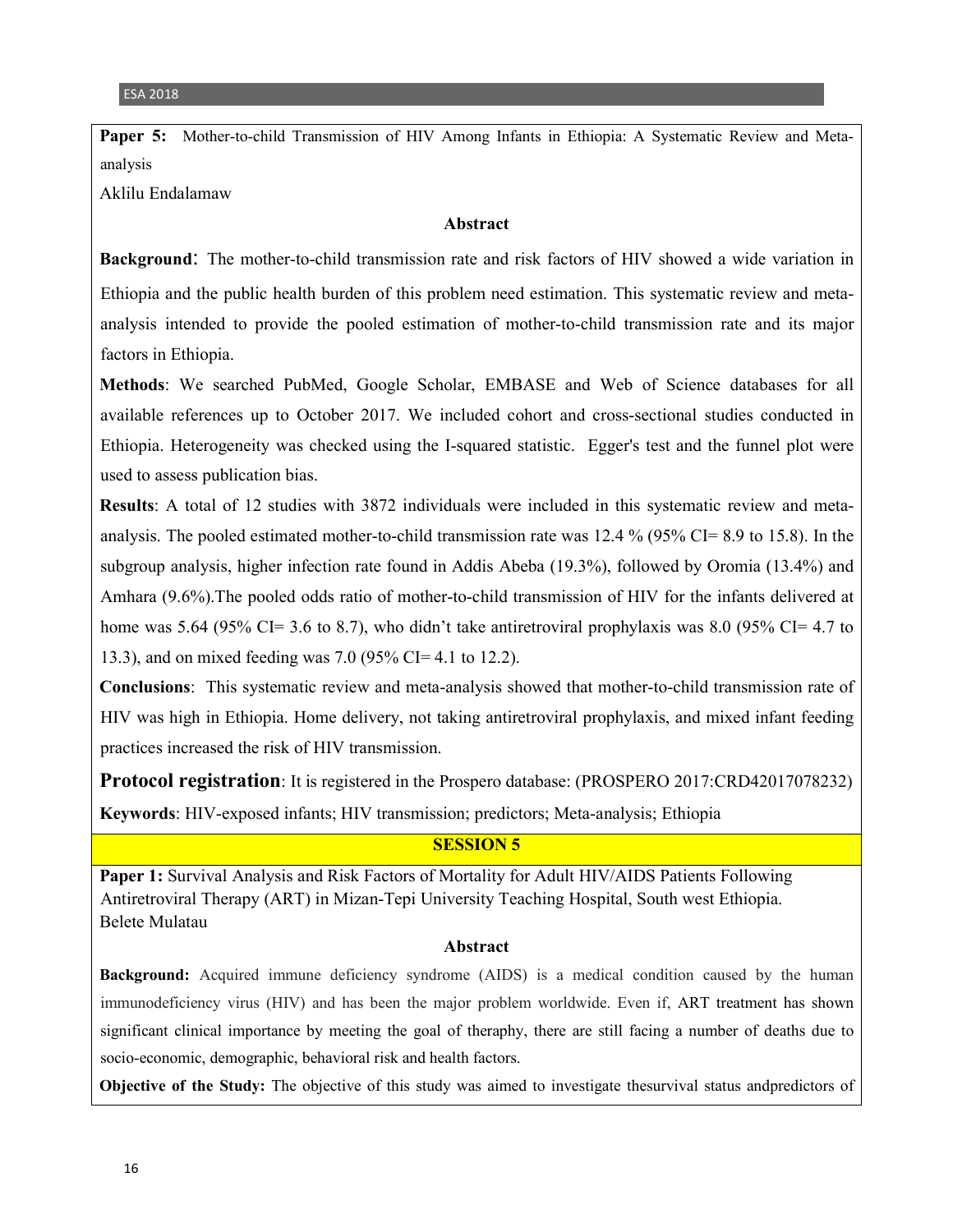mortality for adult HIV positive patients treated under ART.

**Methods:**A retrospective cohort study was conducted on 1285 cases of HIV-infected patients aged 15 years and greater who were enrolled on ART at MTU Teaching Hospital from September, 2007 to January, 2015 and followed until July 30, 2015. Baseline patient records were extracted from electronic and paper based medical records. Time to death was the main outcome measure. Survival analysis was conducted where the Kaplan Meier method was used to compare survivorship. A multivariable Cox regression was also done to assess the significant predictors of mortality.

**Results:** During the follow up period in the cohort, a total of 1285 patients contributed to 59, 237 person-years of follow up and 273 (21%) of the patients died giving the overall incidence rate of 4.6 per 1, 000 person years (273/59237). The overall mean estimated survival time of patients under the study was 46 months while the average treatment time for the dead patients was 26 months. The mortality rate was very high in the earlier months of HAART initiation and tended to stabilize later. Of a total of 273 dead patients, about 32% and 12% of the deaths occurred within 6 months and between 6 and 12 months of HAART initiation, respectively.

**Conclusions:** The results of the multivariable Cox proportional hazards regression model revealed that having concomitant TB infection, low baseline CD4 count, low baseline weight, being rural area dweller, being substance user, older age, lower educational levels, higher WHO clinical stages, functional status and marital status were all significantly associated with progression to death for HIV/AIDS infected patients. For this reason, early initiation of ART despite the CD4 count, nutritional support and close monitoring of patients in the early period of ART treatment initiation is very crucial to improve patient survival.

**Keywords:** HIV/AIDS; Mortality; HAART; Survival Analysis; Incidence rate; Predictors of death; Antiretroviral therapy; retrospective study; Ethiopia.

#### **References**

- AlemayehuSiffir and BedaneGemechu (2015). Determining Factors that Affect the Survival Status of HIV Infected Patients under ART: The Case of St. Luke Catholic Hospital and College of Nursing (SLCHCN), Woliso, Ethiopia. International Journal of Basic and Applied Sciences, 2015, 1(1), 19-36.
- Badri M, Wilson D, Wood R. Effect of highly active antiretroviral therapy on incidence of tuberculosis in South Africa: a cohort study. Lancet 2002; 359: 2059-64.
- Collett D,. Modeling Survival Data in Medical Research. Chapman and Hall, London, 2003.

Cox D. R. Regression models and life-tables. Journal of the Royal Statistical Society. Series B 34 (1972), 187-220.

Hosmer D.W. and Lemeshow S. (1999). Applied Survival Analysis. John Wiley and Sons, Inc., New York.

Tsiatis A. and Zhang D. Analysis of Survival Data Lecture Notes. Daowen Zhang, Department of Statistics North Carolina State University, 2005.

UNAIDS. (2015). Factsheet 2015: Global Statistics. Geneva.

World Health Organization (2015). HIV/AIDS Fact sheet N°360. Geneva.

World Health Organization (2014). Global Update on the Health Sector Response to HIV, Geneva.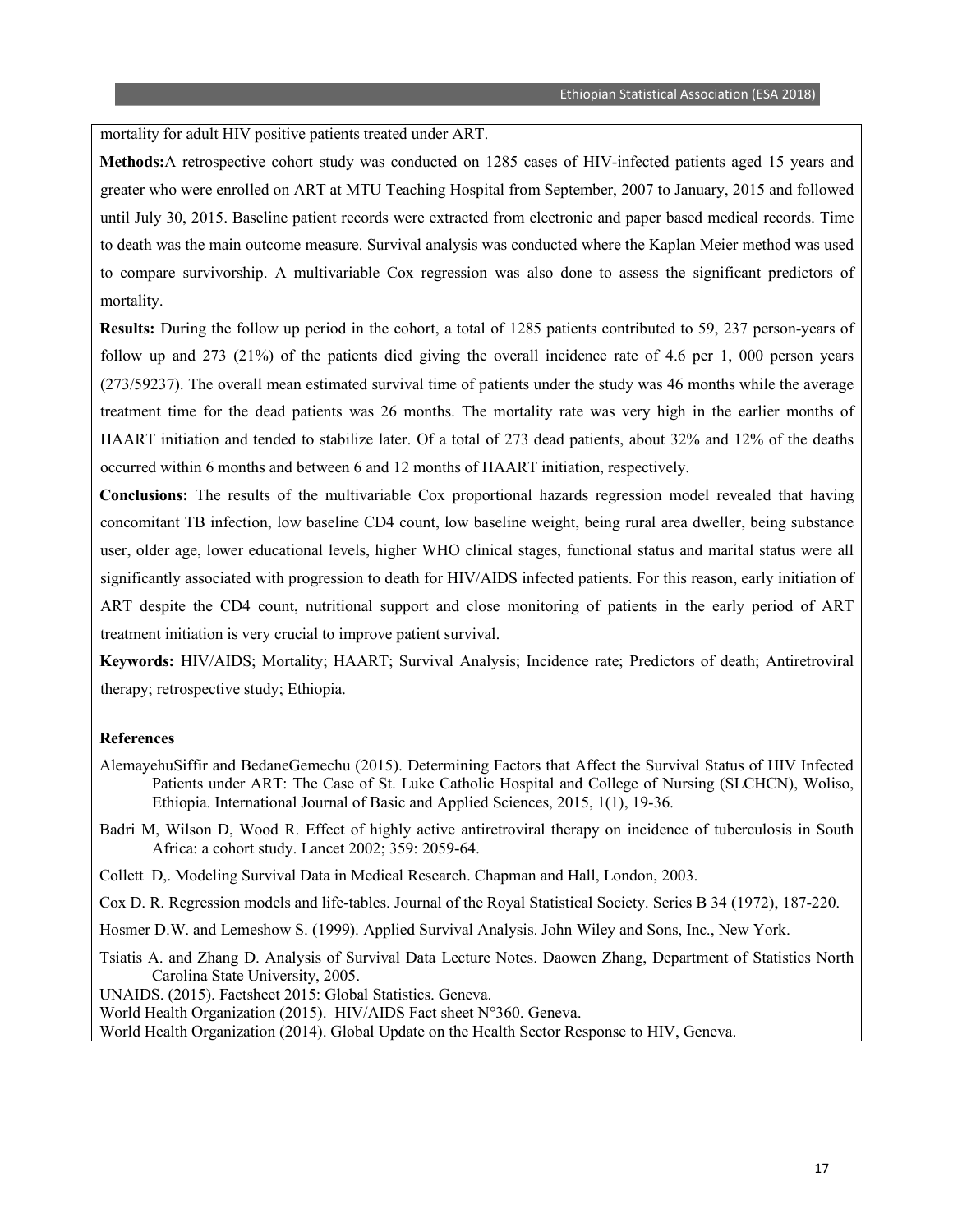**Paper 2:** Statistical Analysis of CD4+ Cell Counts progression of HIV-1-positive Patients enrolled in Antiretroviral Therapy at Hossana District Queen ElleniMohamad Memorial Hospital, South Ethiopia**.** Getachew Tekle

#### **Abstract**

**Background:** Human immunodeficiency virus/acquired immune deficiency syndrome (HIV/AIDS) have caused the world most shocking tragedy and risk. Mortality among patients on HAART is associated with high baseline levels of HIV RNA, WHO stage III or IV at the beginning of treatment, low body mass index, severe anemia, low CD4+ cell count, type of ART treatment, gender, resource-poor settings, and poor adherence to HAART.

**Objective:** The main objective of this study was to make use of appropriate modeling approach to CD4+ cell progression and identify the potential risk factors affecting the CD4+ cell progression of ART patients in Hossana District Queen ElleniMohamad Memorial Hospital.

**Methods:** In this longitudinal retrospective based study secondary data was used from Hossana District Queen ElleniMohamad Memorial Hospital. The study population consists of 222 HIV-1-positive patients, measured repeatedly at least one time on each patient who are 15 years old or older those treated with ART drugs from September 2011 to May 2014. The data was analyzed using SAS 9.2 version procedure NLMIXED. Poisson, Poisson-gamma, Poisson-normal, and Poisson-normal-gamma models were applied to study over-dispersion and correlation in the data.

**Results:** A total of 222 adult ART HIV-1-positive patients were included in this study. Out of these ART patients, 131(59%) were female patients and 91(41%) were male patients; 65(29.30%) were followed the drug combinations properly; the mean and standard deviation of baseline CD4+ cell counts were 355.9 and 321.4 cells per milliliter of blood, respectively; the mean and standard deviation of age of patients  $(p=0.0001)$  were 31.06 and 8.50 years, respectively; patients were followed for a mean of 24 months (p=0.0001). The analysis showed that the covariates significant for the progression of CD4+ cell counts were age of the patient, time since seroconversion, and sex at 5% level of significance.

**Conclusion:** On average CD4+ cell count increases after patients initiated to the HAART program (the disease rate declines). The progression of end outcome depends on patient's baseline socio-demographic characteristics. For the presence of over-dispersion, and clustering, the Poisson-normal-gamma model results in improvement in model fit.

**Keywords:** CD4+ cell count; Poisson-normal-gamma model; Over dispersion; Correlation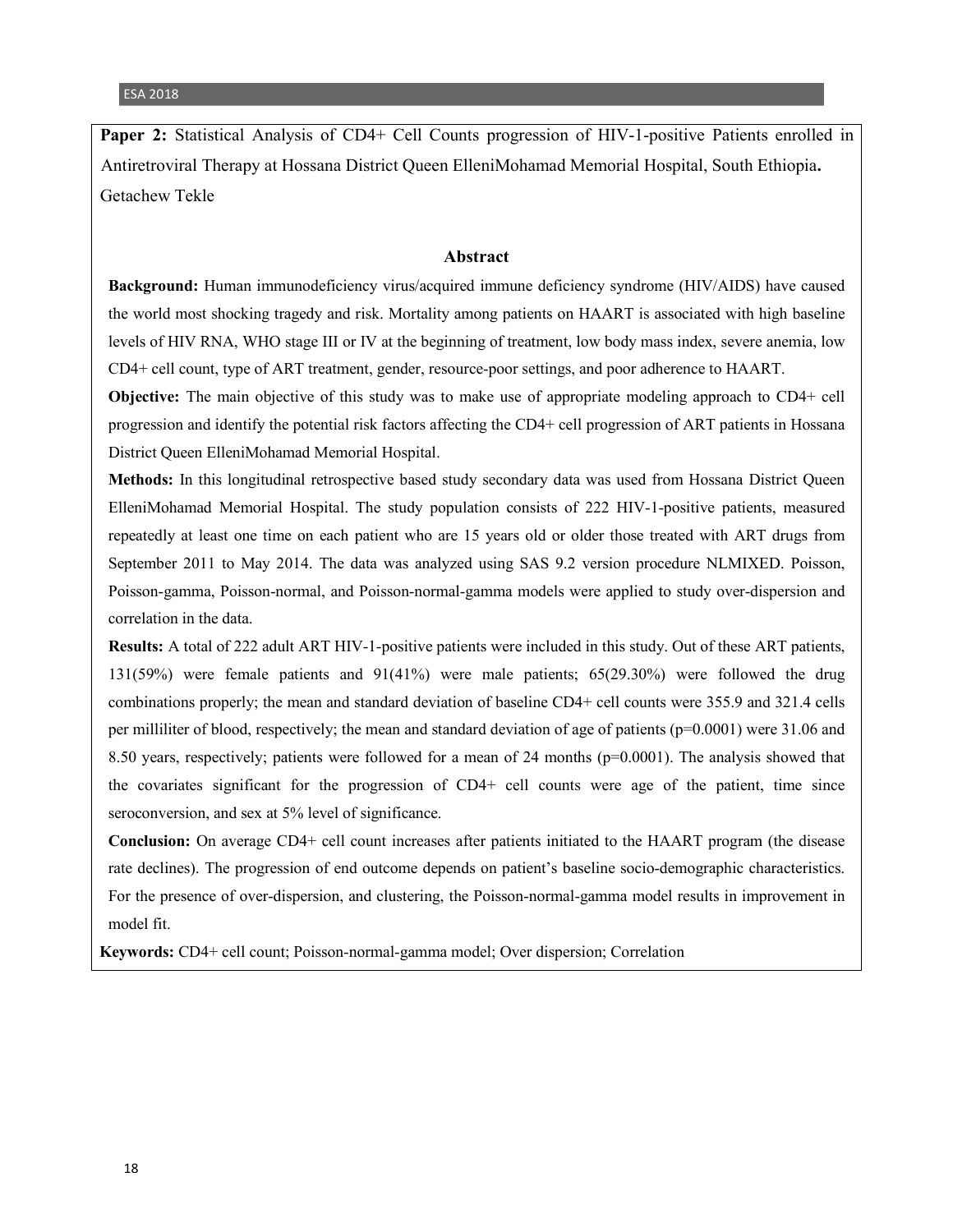**Paper 3:** Time to recovery from obstetric fistula and determinants in Gondar university teaching and referral hospital, North West Ethiopia Leltework Yismaw

#### **Abstract**

**Introduction:** Obstetric fistula is an abnormal connection between the vagina and rectum and/or bladder which may develop after prolonged and obstructed labor which leads to continuous urinary or fecal incontinence. It is a serious problem in the world's poorest countries, where most mothers give birth without any medical help.In most cases obstetric fistula can be treated if carried out by a competent surgeon and followed up with proper postoperative care. However, there remains to explore more on the duration of obstetric fistula recovery and determinant factors. This study aimed to identify determinant factors of time to recovery from obstetric fistula.

**Objective**: The aim of this study was to estimate average recovery time of obstetric fistula after surgical repair and its determinant factors in Gondar University Teaching and Referral Hospital, northwest Ethiopia.

**Method**: A retrospective follow up study was conducted at Gondar University Teaching and Referral Hospital. A total of 612 fistula cases were included in the study using simple random sampling technique. To explore the data Kaplan-Meier and log rank test were computed. Weibull regression survival model was done to identify determinant factors with recovery time of obstetric fistula. Univariate frailty was employed to accommodate unobservable effect of fistula patients.

**Results**: Among 612 patients, 539(88.07%) were recovered. Average recovery time was 5.14 weeks (95% CI: 4.74, 5.55). Antibiotic use (HR=1.50, 95% CI=1.10-2.03), history of ANC (HR=1.95, 95% CI=1.38-2.75), literate patients (HR=2.00, 95% CI=1.45-2.77), length (HR=0.82, 95% CI=0.73-0.91) and width (HR=0.78, 95% CI=0.69-0.88) of fistula were predictors of rate of recovery.

**Conclusion**: The average recovery time from obstetric fistula was 5.14 week. Small Length and width of fistula, patient educational status (literacy), antibiotic use and history of antenatal care visits help to shorten the recovery time of obstetric fistula. It is recommended to responsible body make Interventions based on these determinant factors.

**Key words**: obstetric fistula, survival analysis, recovery time, Gondar

#### **Rreference**

Getachew T, Taye A, Jabessa S. Survival Analysis of Time to Recovery from Obstetric Fistula: A Case Study at Yirgalem Hamlin Fistula Hospital, Ethiopia. Journal of Biometrics & Biostatistics. 2015;6(3):1. Goh JT, Browning A, Berhan B, Chang A. Predicting the risk of failure of closure of obstetric fistula and residual urinary incontinence using a classification system. International Urogynecology Journal. 2008;19(12):1659-62.

Browning A. Prevention of residual urinary incontinence following successful repair of obstetric vesicovaginal fistula using a fibro-muscular sling. BJOG. 2004;111.

Nardos R, Browning A, Chen CCG. Risk factors that predict failure after vaginal repair of obstetric vesicovaginal fistula. Obstet Gynecol. 2009;200:578.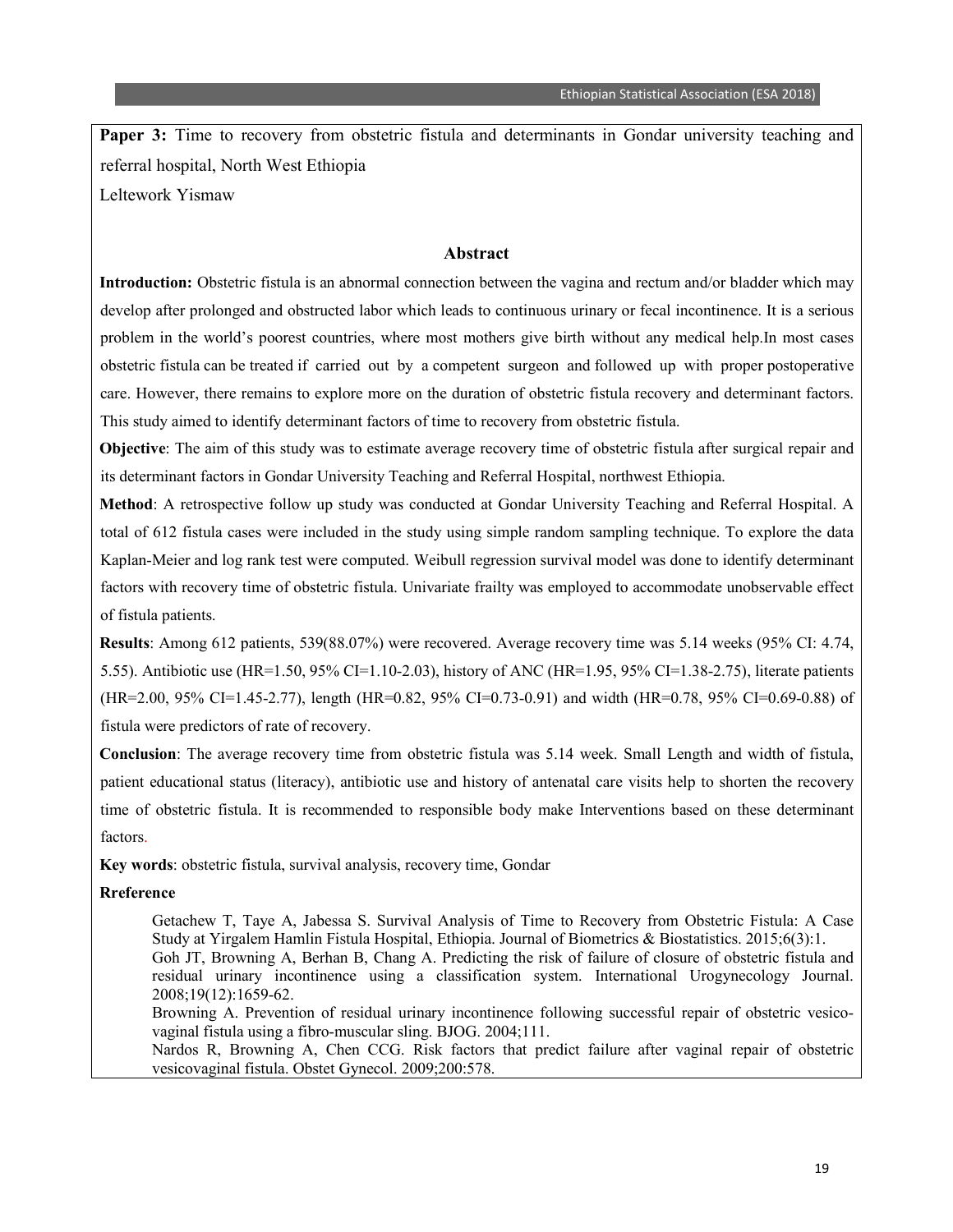Paper 4: Assessing Survival Time of Women with Cervical Cancer Using Various Parametric Frailty Models: A Case Study at TikurAnbessa Specialized Hospital, Addis Ababa, Ethiopia Selamawit Endale

#### **Abstract**

**Background**: Cervical Cancer is one of the leading causes of death in the world and represents a tremendous burden on patients, families and societies. It is estimated that over one million women worldwide currently have cervical cancer; most of them have not been diagnosed or have no access to treatment that could cure them or prolong their lives. The goal of this study is to investigate potential risk factors affecting survival time of women with cervical cancer at TikurAnbessa Specialized Hospital.

**Method:** Data were taken from patients' medical record card that enrolled during September 2011 to September 2015. Kaplan-Meier estimation method, Cox proportional hazard model and parametric shared frailty model were used to analysis survival time of cervical cancer patients.

**Results:** The Lognormal inverse Gaussianmodel has the minimum AIC value among the models compared. The results implied that not giving birth up to the study ends and married after twenty years were significantly prolong the survival time of patients while age class  $51-60$ ,  $61-70$ ,  $>70$ , smoking cigarettes, patients with stage III & IV disease, family history of cervical cancer, history of abortion and living with HIV AIDS were significantly shorten survival time of patients.

**Conclusion:** The findings of this study suggestedthat age, smoking cigarettes, stage, family history, abortion history, living with HIV AIDS, age at first marriage and age at first birth were major factors to survival time of patients. Heterogeneity between the regions in the survival time of cervical cancer patients, indicating that one needs to account for this clustering variable using frailty models.The fit statistics showed that lognormal inverse-Gaussian frailty model described the survival time of cervical cancer patients dataset better than other distributions used in this study.

**Keywords:** Survival Data Analysis, Proportional hazard, parametric frailty, cervical cancer, survival time

#### **References**:

- 1. WHO (2009). Human papiloma virus and related cancers in Ethiopia. In Summary report.
- 2. Rebecca S. and Jemal. A (2015). Global Cancer Facts & figures 2nd Edition.
- 3. World Health Organization (2015). Comprehensive cervical cancer control: A guide to essential Practice
- 4. Collett, D. (2003). Modeling Survival Data in Medical Research Chapman & Hall, London
- 5. Sastry, N. (1997). A Nested Frailty Model for Survival Data, With an Application to the Study of Child Survival in Northeast Brazil. Journal of the American StatisticalAssociation. 92:426-43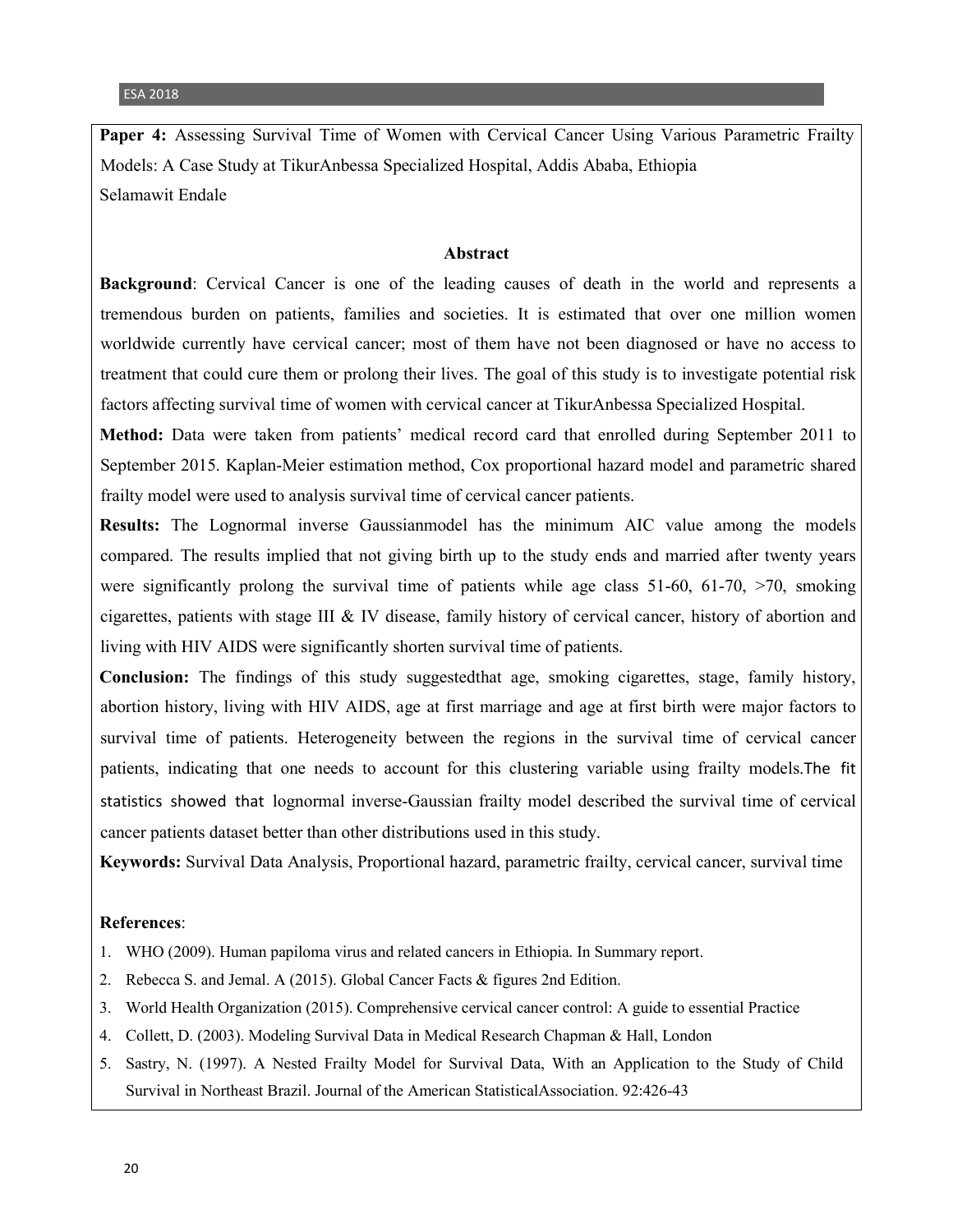- 6. David G. Kleinbaum Mitchel Klein (2005). Survival Analysis, A Self-Learning Text, Second Edition
- 7. Mantel, N. and Haenszel, W. (1959) Statistical aspects of the analysis of data from retrospective studies of disease. J Natl Cancer Inst 22, 719-748.
- 8. Zorn, Beck, and Jones.(2000).Unobserved Heterogeneity and Frailty Models. Political analysis.2:79–86.
- 9. Hougaard, P.(1984). Life table methods for heterogeneous populations: Distributions describing heterogeneity. Biometrika. 71:75-83.
- 10. Hougaard, P. (1986). Survival models for heterogeneous populations derived from stable distributions. Biometrika, 73(2), 387-396.
- 11. Akaike's H. (1974). A new look at the statistical model identification. IEEE Trans Automatic Control.
- 12. Ayele.G(2015). Survival Analysis of Time-to-First Birth after Marriage among Women in Ethiopia: Application of Parametric Shared Frailty Model.
- 13. Akalu.b, Belay. B(2015). Modeling time-to-cure from severe acute malnutrition: a comparison of various Parametric frailty models

**Paper 5:** Parametric Modeling of Survival Data Based on Human Immune Virus (HIV) Infected Adult Patients under Highly Active Antiretroviral Therapy (HAART): A Case of Zewditu Referral Hospital, Addis Ababa (AA), Ethiopia Haftu Legesse

#### **Abstract**

In the present article our aim is to model the HIV infected adult patients' dataset. A retrospective cohort study was conducted in Zewditu Referral Hospital located in Addis Ababa, Ethiopia. Records of patients enrolled between September 2010 and August 2014 were reviewed continuously using patients' Antiretroviral Therapy (ART) unique identification numbers as reference. Kaplan-Meier survival curves and Log-Rank test were used to compare the survival experience of different category of patients. Then we attempted to model the above data with the help of four parametric survival models namely; Exponential, Weibull, Gompertz, and Log-logistic. All fitted models were compared separately by using AIC and log likelihood. The log-logistic model gave a better description of the time-to-death of HIV infected adult patients than the other models. Based on log-logistic model, age, weight, and functional status, TB screen, World Health Organization (WHO) clinical stage and educational level were found to be the most prognostic factors of time-to-death. Furthermore a high risk of death of patients was found to be associated with lower initial weight, WHO clinical stage IV, lower CD4 count, being ambulatory, bedridden, and TB screened and illiterate.

**Keywords**: Human immunodeficiency Virus; Acquired immune deficiency syndrome; Parametric Models; HAART; ARTCD.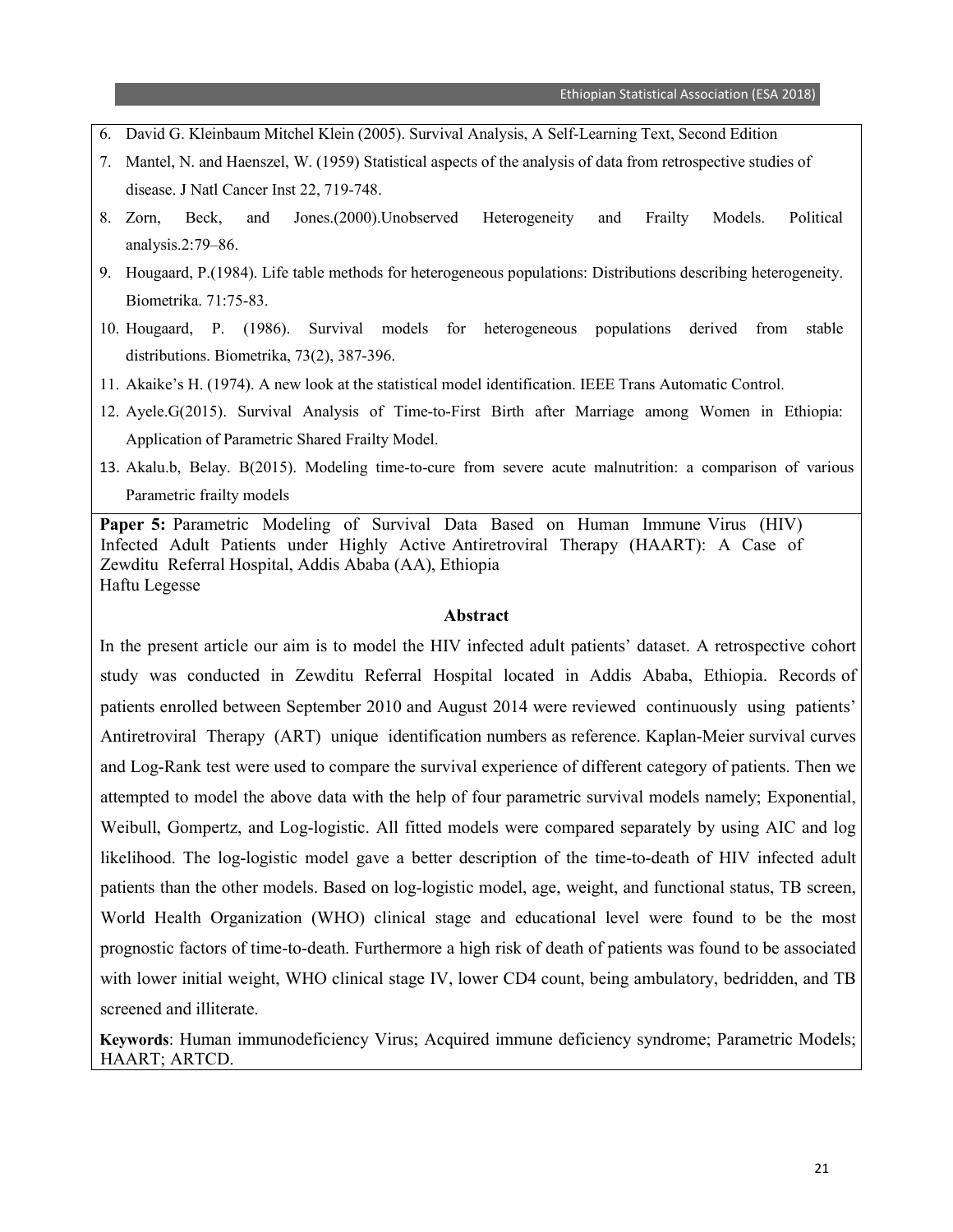#### **SESSION 7**

**Paper 1:** Long range dependence, Nonlinear trend and Breaks in historical Sea-surface and Land-airsurface Global and Regional Temperature anomalies

Ola Oluwa S. Yaya and Olalekan J. Akintande

#### **Abstract**

The global temperature series is a major indicator of climate change, whereas this indicator has undergone shift in trend over the  $20<sup>th</sup>$  century, changing from linear trend to nonlinear trend as a result of structural breaks. This present paper investigates global and regional sea-surface and land-air-surface temperature series from 1880 to 2016 by means of fractional integration technique. The results show that temperature series are described by trend stationary process, mostly in long memory range in the case of land-airsurface temperature while in the case of sea-surface temperature, temperature series are in mean reverting range for global and hemispheric temperature as well as for three other regional locations. By applying the multiple structural break test, we find the trend line breaking in many dates, locking up into many regimes which can be described using nonlinear trend structure. Nonlinear trend based on Chebyshev inequality in the fractional integration framework show that global and regional temperature series can be represented using nonlinear trend up to third order since this further lowers the integration order to long memory range in both Sea-surface and land-air-surface temperature series.

**Keywords:** Chebyshev inequality; Long memory; Nonlinearity; Regional temperature; Structural break

**Paper 2: Pattern Identification and Anomaly Detection of Cyber Threats Using Extreme Value Analysis** and Decision Tree

Tsega Kahsay and Tames Rietdijk

#### **Abstract**

Anomaly detection is a method of identifying abnormal patterns in data. It is important to develop strategies that protect cyber-attacks so that prediction can be made to prevent similar attacks in the future. The objective of the study was to identify the patterns of cyber data in terms of risk. Out of the 17 data files, we considered "Attacks" file, which contains 16278463 cases with 10 attributes. Some of the attributes were timestamp, atype(type of malicious attack), severity, source(source IP), sport(source port), dest(destination IP), dport(destination port), and sensorid. We applied Extreme Value Analysis (EVA) to label the hourly aggregated timestamp data as normal or anomaly. We also applied Decision tree to classify the EVA labeled data into normal or anomaly as well as to classify the attack type data into one of the atypes. From the summary statistics, atype 5 is the most frequent observation, it is about 50.9%. From the top 10 source IPs, the mode IP was 1.146.125.159-CN(China) and the 2<sup>nd</sup>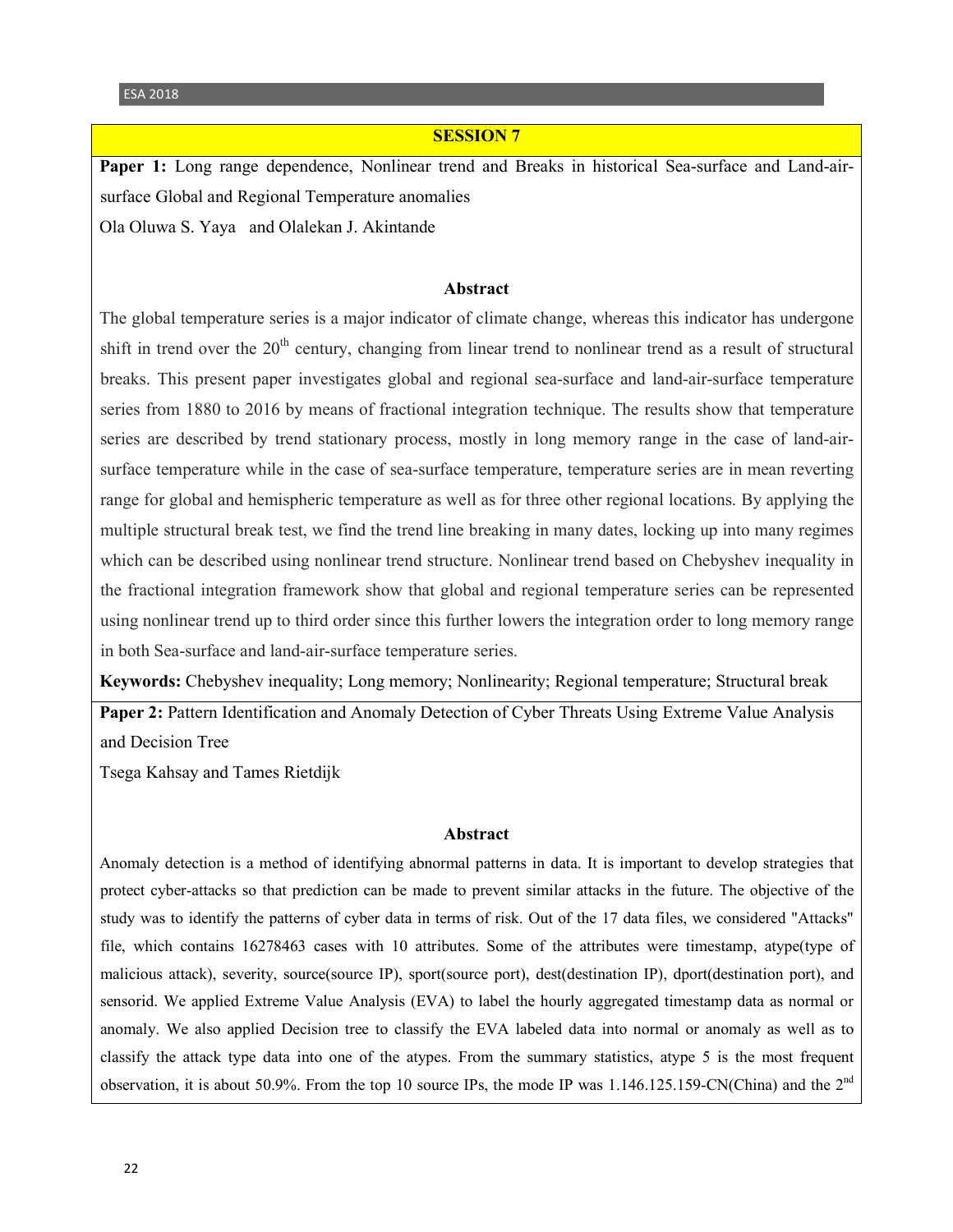frequent IP was 222.149.135.186-RO(Romania). The occurrences of 3-10 attacks in an hour were observed mostly on August regardless of the year. From EVA, the 91% of data was selected as the suitable threshold. From the Decision tree, more anomalies occur on the hours: 13:00, 16:00, 19:00, and 20:00. Less anomalies occur on the months: September, October, November, and February. When considering atype as dependent variable with categories: 0, 3, 4, 5, and 7; 100% of atype=0 was predicted by severity=1, dport=3127, dport=5554, dport=42, dport=1023, dport=5000, and dport=2745. 100% of atype=3 was predicted by severity=1 and dport=80. 100% of atype=5 was predicted by severity=16, dest=223.89.112.161, dest=223.89.112.183, and hours: 13:00; 3:00; 8:00. 100% of atype=7 was predicted by severity=1, dport=22, and dport=2222. We concluded that 5 was the most frequent predicted category and severity=16 and severity=32 were only atype=5 predictors. **Keywords**: Anomaly, Extreme Value Analysis, Decision Tree, Supervised, and Unsupervised.

#### **References**

- Balakrishna , P.V. and Ganesh , B.R. (2014). Anomaly Detection and SQL Prepare Data Sets for Data Mining Analysis, International Journal of Computer Science and Information Technologies (IJCSIT), Vol. 5 (5) , pp.6551-6555.
- Kumar, V., Dokas, Paul P., Eilertson, E., Ertoz, L., Lazarevic, A., Steinbach, M., Simon, G., Srivastava, J., Tan, P-N., Chandola, V., Kim, Y., Zhang, Z-l., Ranka, S., Grossman, B. (2004). Parallel and Distributed Computing for Cyber Security. Army High Performance Computing Research Center, Department of Computer Science, University of Minnesota.
- Lee, W., and Stolfo, S.J. (1998). "Data Mining Approaches for Intrusion Detection." Seventh USENIX Security Symposium (SECURITY \_98), San Antonio, TX.
- Mageswary, G., Karthikeyan, M. (2018). Intrusion Detection Using Data Mining Techniques, International Journal of Engineering Science Invention (IJESI) ISSN (Online): 2319 – 6734, ISSN (Print): 2319 – 6726 www.ijesi.org || PP. 20-25
- Xue, Y., Wang, J., Liu, Y., Xiao, H., Sun, J., Chandramohan, M. (2015). Detection and Classification of Malicious JavaScript via Attack Behavior Modelling. Nanyang Technological University and Singapore University of Technology and Design, Singapore, ISSTA'15 , July 13–17, 2015, Baltimore, MD, USA, Copyright 2015 ACM 978-1-4503-3620-8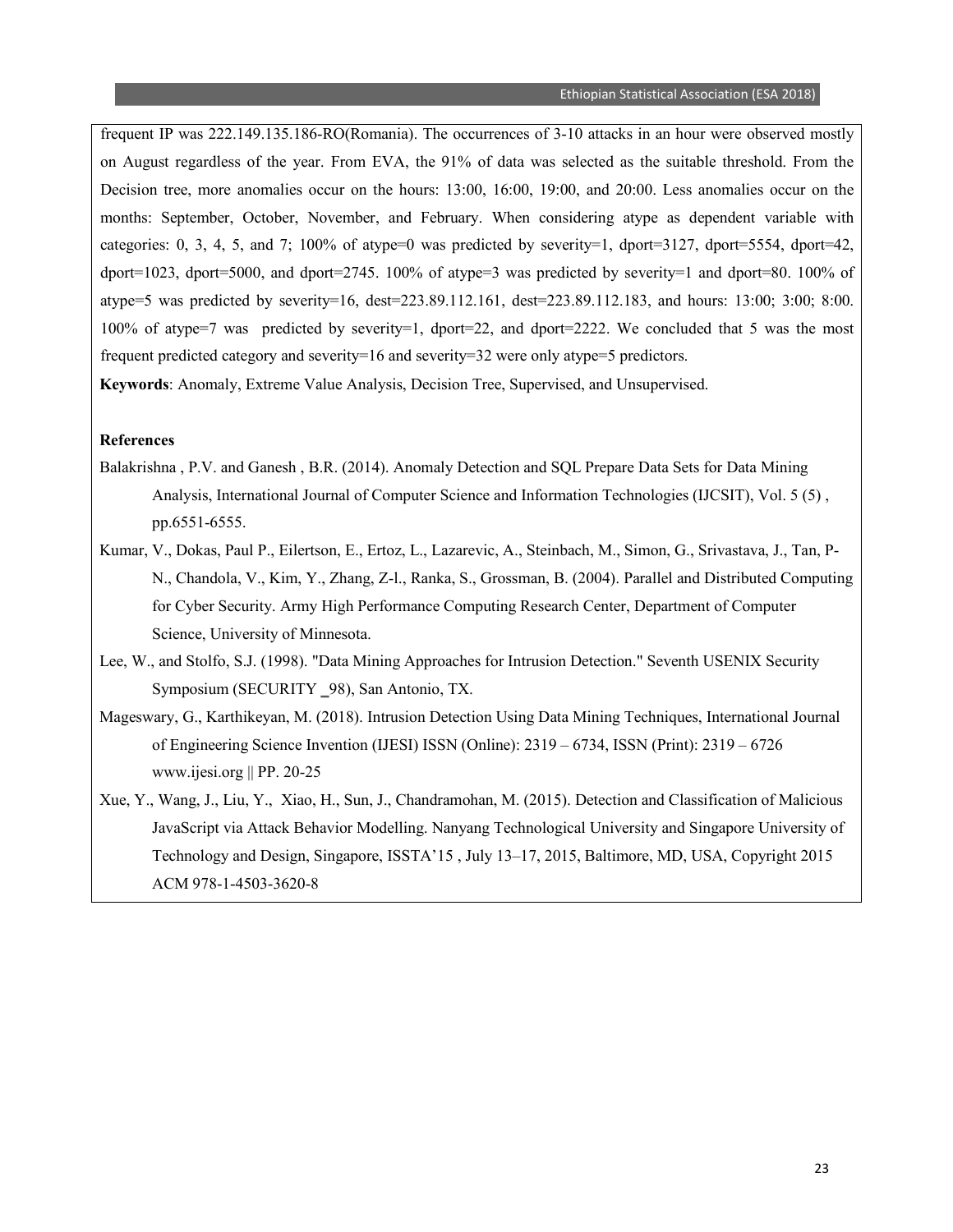#### **SESSION 8**

**Paper 1:** Modeling Evolution of HIV/AIDS Disease Progression: A Parametric Semi-Markov Model with Interval Censuring

Tilahun Ferede and Ayele Taye

#### **Abstract**

The introduction of highly active anti-retroviral therapy (HAART) for the treatment of AIDS patients has made significant improvements in patient survival and quality of life during late 1990 (WHO, 2008). Thus, in this work we focused on estimation of HIV/AIDS Disease progression using parametric Semi-Markov Models and assessed factors affecting HIV/AIDS Disease progression of individuals who are following ART therapy during 2008-2015 with time-dependent covariates in Yirgalim General Hospital, Ethiopia. The findings of this study indicate that HIV/AIDS Disease progression can vary greatly according to patient's gender, Body Mass Index, and Weight Gain/Loss during the follow-up, Age of the patient and other unknown factors associated. By including time-dependent covariates, we show that these factors had significant differences in HIV/AIDS Disease progression. We also found that Parametric Semi-Markov models are a powerful approach for studying chronic diseases and using appropriate waiting times distributions for disease progression. Finally, our results underscore the need for selecting appropriate waiting time distribution and for accurately estimate disease progression.

**Key words:** Disease progression; HIV/AIDS; Semi-Markov Model; Time varying covariate, Transition

#### **References**

Andrew C. Titman, Linda D. Sharpies. Semi-Markov Models with Phase- Type Sojourn Distributions. Biometrics. 2010;66,742- 752.

Asena, T. & Goshu, A. (2017). Comparison of Sojourn Time Distributions in Modeling HIV/AIDS Disease Progression. Biometrical Letters, 54(2), pp. 155-174. doi:10.1515/bile-2017-0009.

Mathieu E, Yohann F, Pierre D, Jean-Pierre D. Parametric and Non Homogeneous semi-Markov Process for HIV Control, PNHSM Process for HIV Control.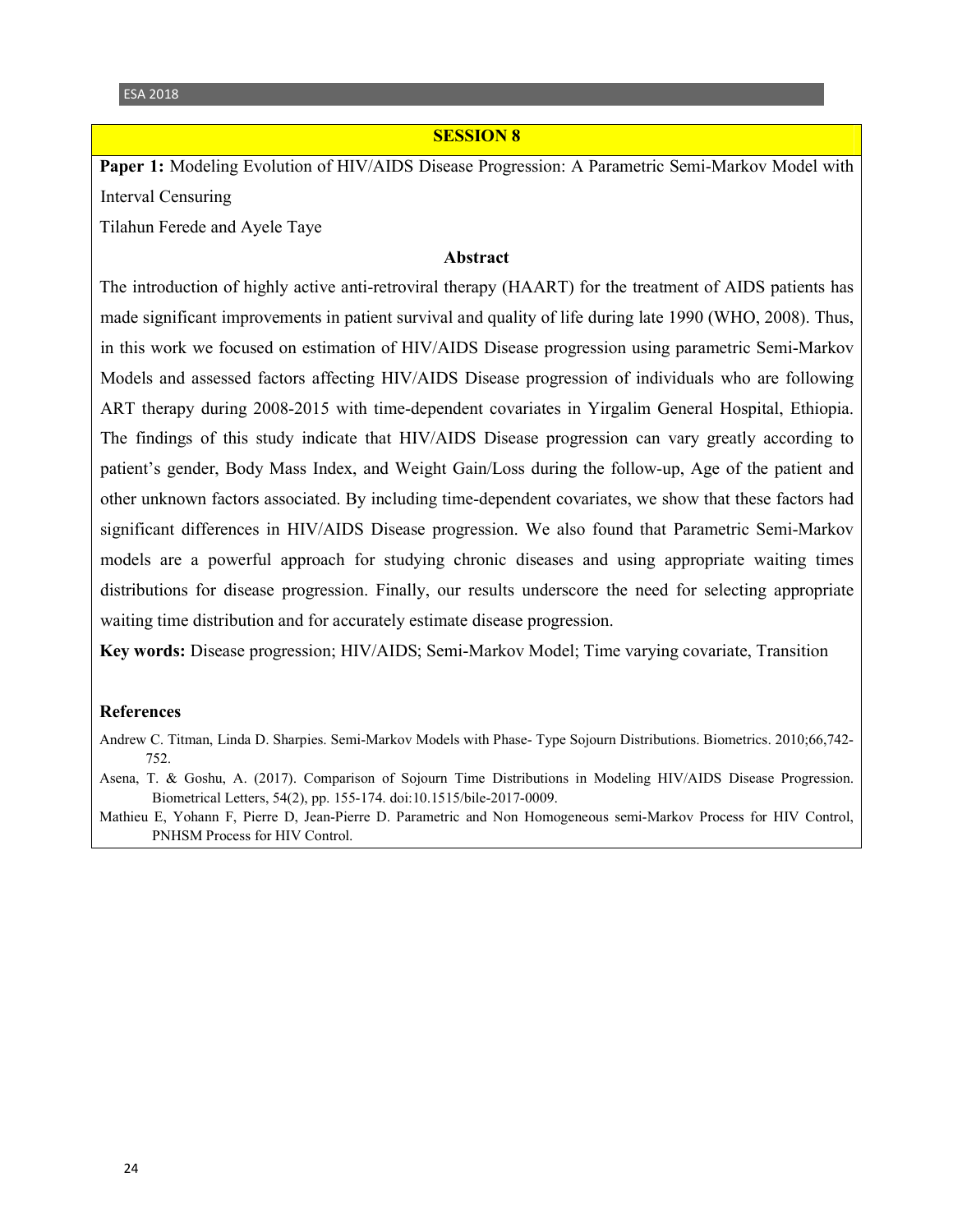**Paper 2**: Modeling Time-to-cure from Severe Acute Malnutrition: Application of Various Parametric Frailty Models

Akalu Banbeta

#### **Abstract**

**Background:** In developing countries about 3.5% of children aged 0–5 years are victims of severe acute malnutrition (SAM). Once the morbidity has developed the cure process takes variable period depending on various factors. Knowledge of time-to-cure from SAM will enable health care providers to plan resources and monitor the progress of cases with SAM. The current analysis presents modeling time-tocure from SAM starting from the day of diagnosis in Wolisso St. Luke Catholic hospital, southwest Ethiopia.

**Methods:** With the aim of coming up with appropriate survival (time-to-event) model that describes the SAM dataset, various parametric clustered time-to-event (frailty) models were compared. Frailty model, which is an extension of the proportional hazards Cox survival model, was used to analyze time-to-cure from SAM. Kebeles (villages) of the children were considered as the clustering variable in all the models. We used exponential, weibull and log-logistic as baseline hazard functions and the gamma as well as inverse Gaussian for the frailty distributions and then based on AIC criteria, all models were compared for their performance.

**Results:** The median time-to-cure from SAM cases was 14 days with the maximum of 63 days of which about 83% were cured. The log-logistic model with inverse Gaussian frailty has the minimum AIC value among the models compared. The clustering effect was significant in modeling time-to-cure from SAM. The results showed that age of a child and co-infection were the determinant prognostic factors for SAM, but sex of the child and the type of malnutrition were not significant.

**Conclusions:** The log-logistic with inverse Gaussian frailty model described the SAM dataset better than other distributions used in this study. There is heterogeneity between the kebeles in the time-to-cure from SAM, indicating that one needs to account for this clustering variable using appropriate clustered time-toevent frailty models.

**Keywords:** Severe acute malnutrition, Parametric frailty, Accelerated failure time model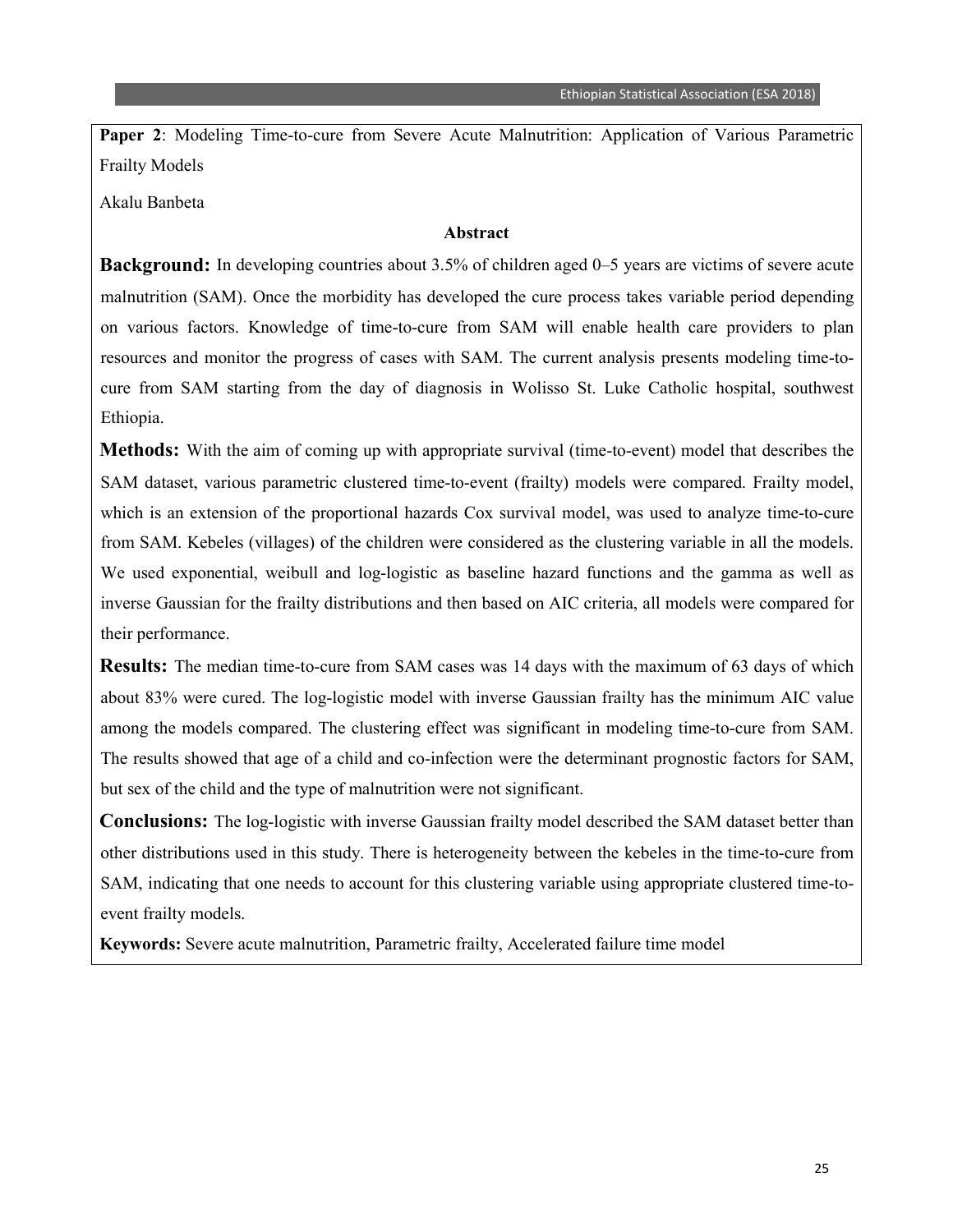Paper 3: Tuberculosis Incidence and Predictors among Human Immunodeficiency Virus-Infected Children after starting Antiretroviral Therapy: A Retrospective Cohort Study Aklilu Endalamaw

#### **Abstract**

**Background**: Tuberculosis is a predominant opportunistic infection among HIV-positive children in developing countries. There are different contributing factors involved to increase tuberculosis infection.

**Objective**: This study aimed to assess tuberculosis incidence and predictors among human immunodeficiency virus-positive children on antiretroviral therapy in Northwest Ethiopia

**Methods**: A total of 352 children followed from March 2005 to April 2017. Kaplan-Meier was used to estimate tuberculosis-free survival probability. We used a Cox-proportional hazard model to show independent predictors with a p-value  $\leq 0.05$  was inferred statistically significant.

**Results**: The study found thirty-four (9.7%) tuberculosis cases. The overall tuberculosis incidence rate was 2.63 per 100 person-years in the 1294.7 person-years observation. The median tuberculosis-free survival time was 135 months. Overall tuberculosis-free survival proportion at the end of the study was 82% (95%CI (Confidence Interval) = 74 to 88%). Being on WHO clinical stage 3 and 4 (AHR (Adjusted Hazard Ratio) =3.0 (95% CI=1.2 to 7.7), a fair and poor adherence level to ART (AHR=4.0 (95% CI=1.5 to 10.8)), started ART after 3 months of HIV care (AHR=4.0 (95%CI=1.5 to 10.6)) and  $\leq 6$  months duration on ART (AHR=5.5 (95% CI= 1.5 to 20.6)) were predictors of tuberculosis.

**Conclusions**: The incidence rate of TB among HIV-positive children after ART initiation was high. WHO clinical stage 3 and 4, a fair and poor adherence level to  $ART \geq 3$  months in HIV care before ART and < 6 months on ART were associated factors of tuberculosis. A study result suggest a need to give more attention for advanced clinical stages, initiation of ART, first six months on ART, and adherence to ART.

**Keywords**: Antiretroviral therapy; Children; HIV; Incidence; Tuberculosis; Ethiopia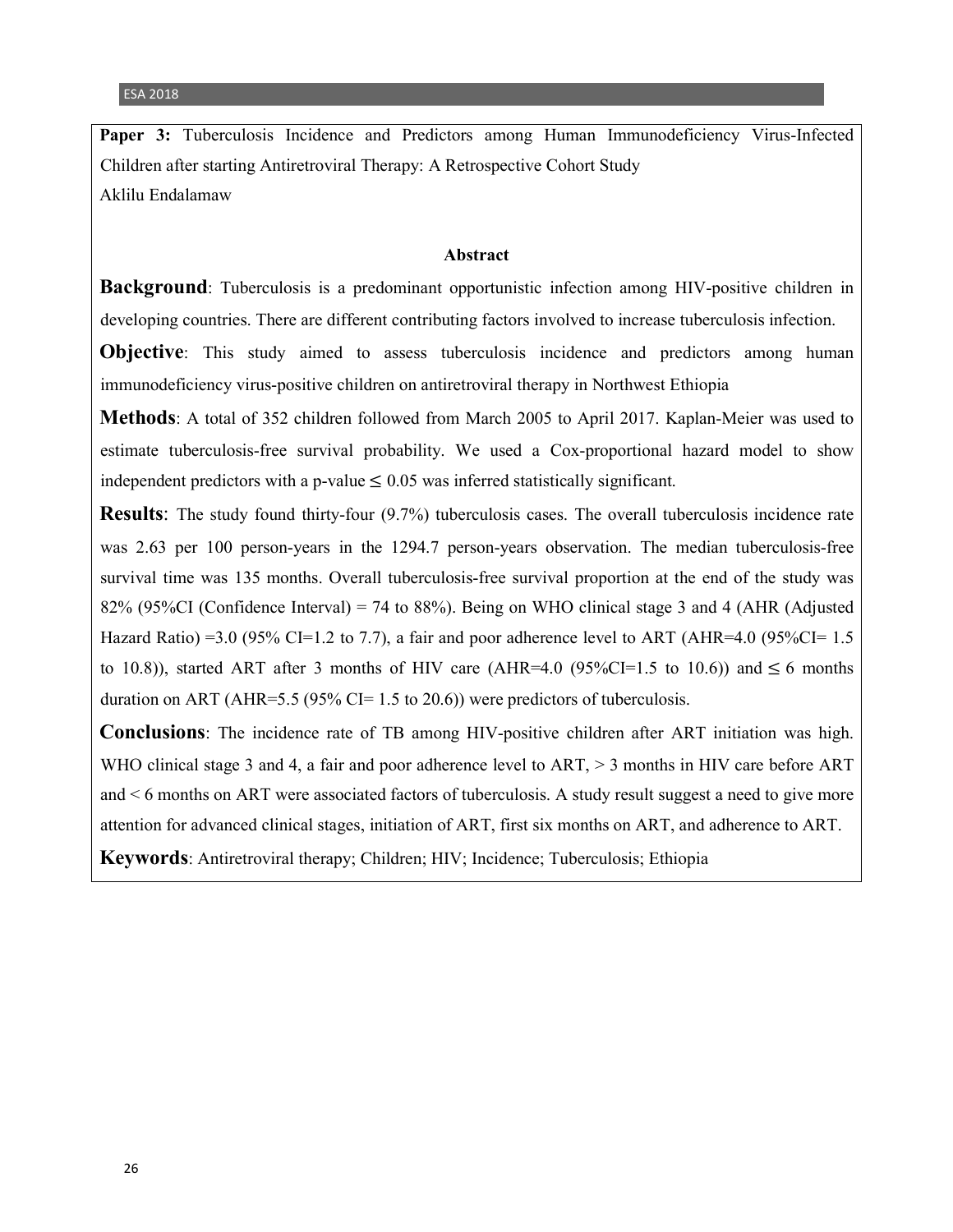**Paper 4:** Modeling on Longitudinal Blood Glucose and Time to Micro Vascular Complication on T2DM: the Case of Debre Markos and Felege Hiwot Referral Hospitals, Ethiopia Negusse Gashaye

#### **Abstract**

**Background**: Micro vascular complication result in serious physical damages which may end up in death of T2DM patients. Studying the determinant factors of these complications and the trends of fasting plasma glucose may help save lives of citizens. The aim of this study was therefore to identify the determinant factors that affect the Progression change of blood glucose and time to micro vascular complication, by using both separate and joint longitudinal and survival Analysis.

**Methods**: A retrospective longitudinal cohort study was conducted in DM and FHRH located in DebreMarkous and Bahir Dar, Ethiopia. Records of patients enrolled between December 2011 and December 2012 were selected, and reviewed continuously until Junary2017using patients' anti T2DM drugs unique identification numbers as reference. The data was collected by fourexperienced nurses and supervised by one trained supervisors. Descriptive statistics were used to describe the frequencies and percentages of T2DM patients who have developed micro vascular complication across different groups while to describe the progression change of FBS we were used profile plot. The Kaplan-Meier survival curves and Log-Rank test were used to compare the survival experience of different group of T2DM patients. Separate and joint longitudinal and survival modeling techniques were used to identify the risk factors for the time to the development of Micro vascular complications and analyze trends in blood glucose level. The data were analyzed by using SAS 9.4 and R version 3.5 of JM package.

**Results**: the independent predictors of survival time of developing micro vascular complication for both Loglogistics and survival sub model at 95% CL were number of visit(CL:**0.934**\_**0.958**), creatinine(Cl:**2.005**\_**6.771**), macro vascular complication history(Cl:**0.272**\_**0.927**), positive protein urea (Cl:**1.108**\_**1.929**) and Weight(CL:**1.008 1.067**), whereas the independent predictors of progression change of log of FBS for both linear mixed and linear mixed sub model at 95% CL were time (CL:**-0.03553**\_**-0.0228**), reside in Urban (CL:**-0.1116**\_**- 0.02117**), number of visit (CL:**-0.0053**\_**-0.00205**), DBP(CL:**0.00027**\_**0.0038**), SBP (CL:**0.0014**\_**0.0038**), Baseline FBS with hypertensionhistory (CL:**0.0002**\_**0.0012**). Despite the fact that, Age **(Cl:-0.0042**\_**-0.0012**), were independent predictor of change of log fasting plasma glucose only in linear mixed sub model.

**Conclusion**: from our finding, we concluded that base line fasting plasma glucose with hypertension history, systolic and diastolic blood pressure of the patients were positive associated with the progression change of fasting plasma glucose.On the other hand creatinine, positive protein urea and weight were positively associated with the time to the development of micro vascular complication.

**Key words:** Type2 diabetes mellitus, Micro vascular complication, blood glucose level, survival Analysis, longitudinal analysis, joint modeling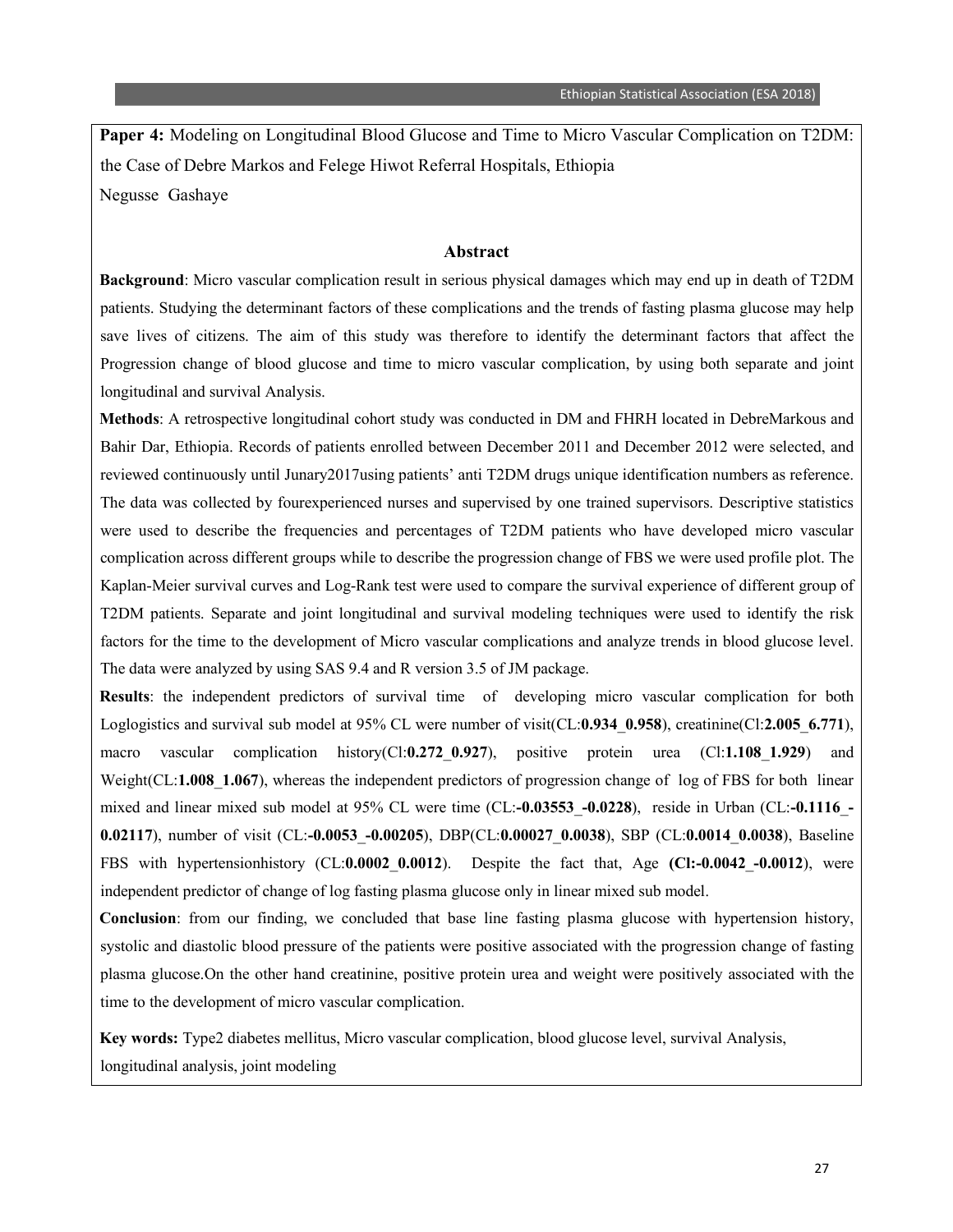**Paper 5:** A Pair Copula Construction Cumulative Logit Model for Longitudinal Ordinal Data with Application to Household Food Insecurity Data

Jemal Ayalew

#### **Abstract**

Longitudinal data are collected for studying stability or changes over time. The main objective of this study is to introduce a new model that assesses the stability of ordinal outcomes over time and its associated factors simultaneously. A pair copula construction cumulative logit model was introduced using full maximum likelihood parameter estimation technique. The nice feature of this model in this setting is measuring the stability of ordinal outcome over time using the five candidate bivariate copula family parameter (Gaussian, Ali-Mikhail-Haq(AMH), Clayton, Gumbel and Frank) and the determinant factors using the parameters of the marginal distribution (Cumulative logit). Household food security status is one of the application areas satisfied all properties for this study. **671** farmerhousehold heads were interviewed three times at six month intervals from June, 2014 to June, 2015. 6% of households in the first two phases and 3% in the third phase were chronically food in-secured. 36% in the first two and 34% in the third were moderately food in-secured. 50% in the first two and 47% were mildly food in-secured. Moreover, 9% were food secured in the first two and 16% in last. Clayton, Gumbel and AMH copula families were selected as best for dependence measures between first and second, second and third, and first and third phases, respectively. The copula parameter showed the individual household food security status is not stable overtime. The marginal parameter showed crop disease and hot weathering condition are significant factor for households to be chronically food in-secured in all time points. Once yearly cultivation and market price increase are factors lead to chronically food in-secured for phase one and third, respectively. This model serves as alternative models for longitudinal ordinal outcomes and has additional feature than the exciting models.

**Key words**; chronically food in-secured, household, full maximum likelihood, cumulative logit, ordinal data, longitudinal data, pair copula construction

#### **References**

- 1. FAO, A. 2008. Introduction to the Basic Concepts of Food Security. Food Security Information for Action, Rome.
- 2. PANAGIOTELIS, A., CZADO, C. & JOE, H. 2012. Pair Copula Constructions For Multivariate Discrete Data. Journal of the American Statistical Association, 107**,** 1063-1072
- 3. PANAGIOTELIS, A., CZADO, C., JOE, H. & STÖBER, J. 2015. Model Selection for Discrete Regular Vine Copulas
- 4. RUSCONE, M. N. & OSMETTI, S. A. 2017. Modelling the Dependence in Multivariate Longitudinal Data by Pair Copula Decomposition. Soft Methods for Data Science. Springer.
- 5. SMITH, M., MIN, A., ALMEIDA, C. & CZADO, C. 2010. Modeling Longitudinal Data Using a Pair-Copula Decomposition of Serial Dependence. Journal of the American Statistical Association, 105**,** 1467-1479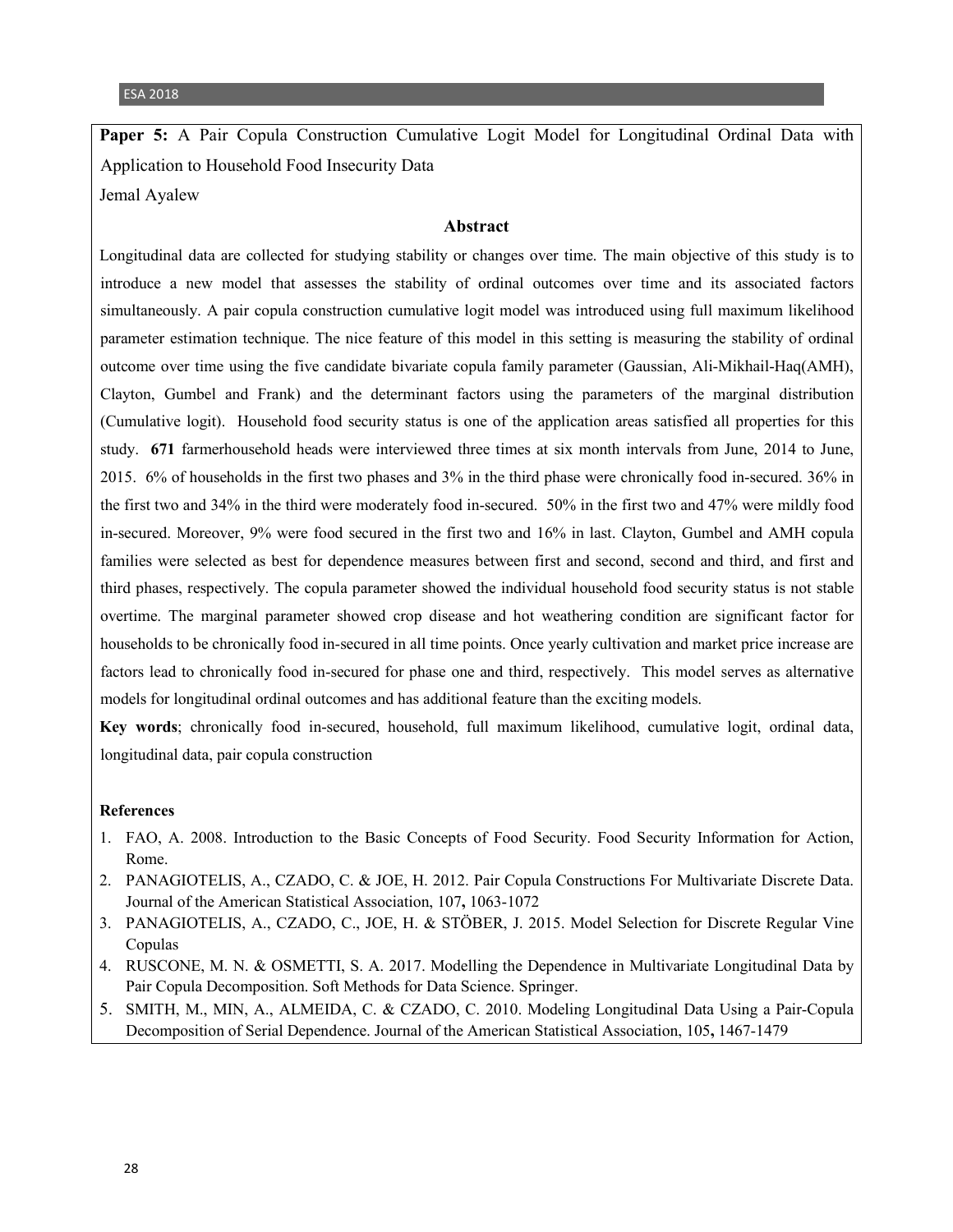**Paper 6:** A Longitudinal Data Analysis on Risk Factors For Developing Type-2 Diabetes Mellitus: A Case Study at Gondar Referral Hospital.

Melkamu Ayana

#### **Abstract**

Diabetes mellitus is a group of metabolic chronic diseases characterized by high blood sugar levels with multisystem complications which have burden of a crisis in terms of health care costs, both directly and indirectly. High blood sugar in long period of time can damage every major organ system like eye problem (blindness), skin problems,kidney disease and heart problems (stroke, congestive heart failure) which leads to amputations. This study seek to obtain the best predictive and applicable model for a type 2 diabetes patients' to reduce their RBS level from 330 patients with a minimum and a maximum repeated measure of 3 & 8 respectively in Gondar hospital for two year historical clinical data from the Diabetes Unit was used. The objective of this study was to assess the risk factor for developing type-2 diabetes mellitus over time in their Random Blood Sugar, to compare the effect of the risk factors among different socio demographic variables and explore the progression of the RBS of patients over time. To a chive this objective linear mixed effects model for longitudinal data analysis approach with random slop and random intercept model was used to measure the changes in RBS level using demographic, health and environmental related variables as explanatory variable. To select the significant study variables the back ward elimination technique based on the p value and also use model comparison depending on the AIC & BIC value were applied to choose the best appropriate model. The analysis revealed that the linear distribution trend in the mean RBS level of the patients, accounting for 79% of the variability in the data and the mean RBS level of the patients was decrease over time after they starts the follow ups and their treatment . This study also confirm that the variable age, residence, family history, alcohol intake, dietary type, BMI, treatment, exercise and education level were the main determinant factors for the change in the level of mean RBS of the diabetes patients over time. **Keywords:** Diabetes mellitus, linear mixed effect, Longitudinal Analysis and RBS.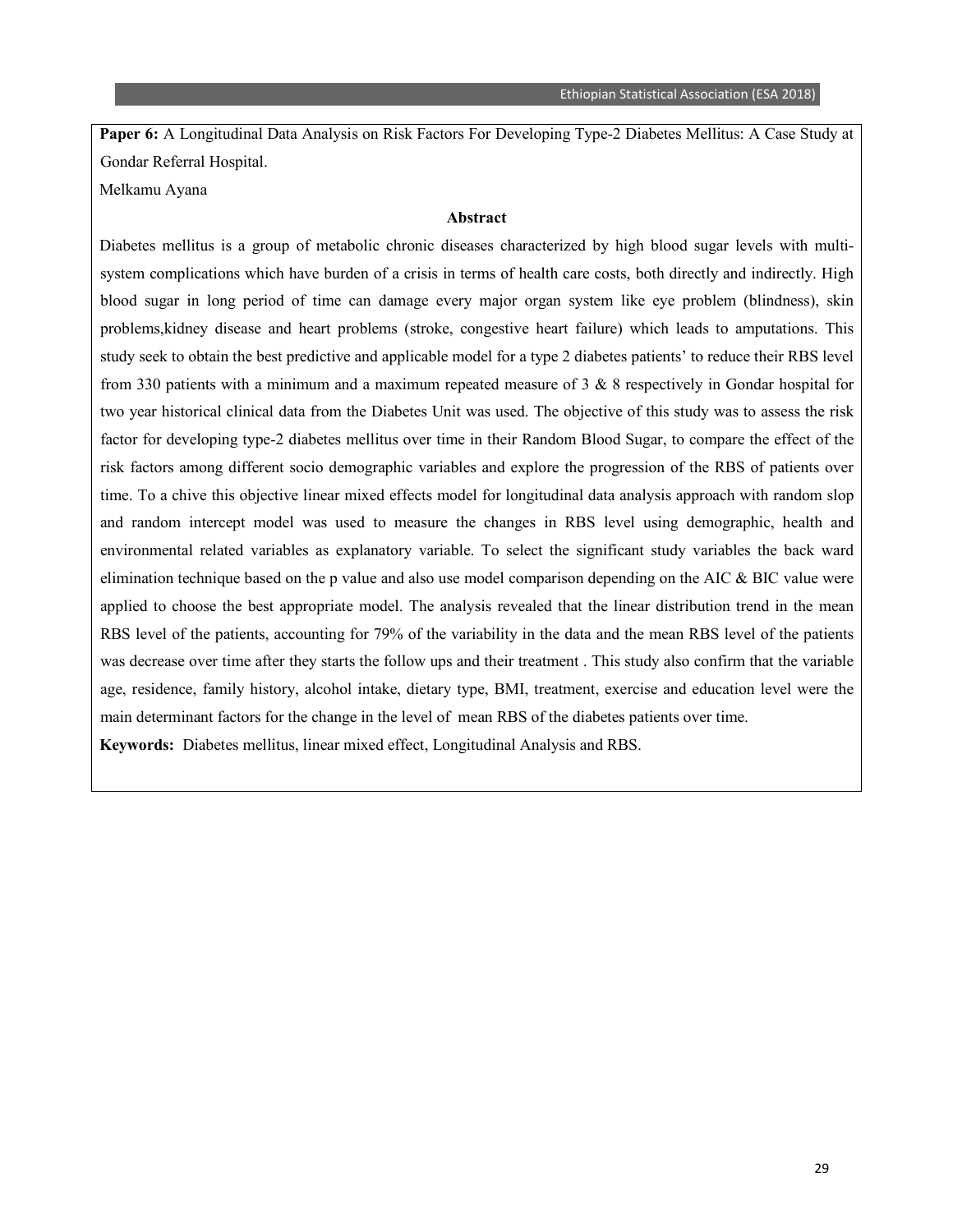#### **SESSION 9**

Paper 1: Lymphedema Management to Prevent Acute Dermatolymphangioadenitis in Podoconiosis (Golbet): A Pragmatic Randomised Controlled Trial in Northern Ethiopia

Henok Negussie, Meseret Molla, Moses Ngari, James A Berkley, Esther Kivaya , Patricia Njuguna , Greg Fegan, Abreham Tamiru , Abebe Kelemework , Trudie Lang, Melanie J Newport, Andy McKay , Fikre Enquoselassie , Gail Davey

#### **Abstract**

**Background:** Podoconiosis (endemic, non-filarial elephantiasis) affects an estimated 4 million subsistence farmers in tropical Africa. Limited awareness of the condition and lack of evidence for treatment means that no endemiccountry government yet offers lymphedema management for podoconiosis patients. Among patients with filarial lymphedema, trials have suggested that limb care is effective in reducing the most disabling sequelae: acute dermatolymphangioadenitis (ADLA) episodes.

**Methods:** We conducted a pragmatic randomised controlled trial to test the hypothesis that a simple lymphedema management package would reduce the incidence of ADLA in adult podoconiosis patients in northern Ethiopia. Patients individually randomised to the intervention were instructed in foot hygiene, skin care, bandaging, exercises, and use of socks and shoes, and supported by lay Community Podoconiosis Agents at monthly meetings. Control patients were followed quarterly but received no intervention. The primary outcome was incidence of ADLA, measured using a validated patient-held pictorial diary. Patients were not masked to group assignment, but those performing analysis were. The trial was registered at the International Standard Randomised Controlled Trials Number Register, numberISRCTN67805210.

**Findings:** A total of 350 patients were randomised to the intervention and 346 to the control group. The follow-up rate was 93.4% at one year. During the 12 months of follow up, 16,550 new episodes of ADLA occurred during 765.2-person years observed. The incidence of ADLA was 19.4 (95% CI 18.9 to 19.9) and 23.9 (95% CI 23.4 to 24.4) episodes per person year in the intervention and control groups respectively, giving an incidence rate ratio of 0.81 (95% CI 0.69 to 0.96) and rate difference of -4.5 (95% CI -5.1 to -3.8) episodes per person year. No important adverse events were reported.

**Interpretation:** A simple, inexpensive package of lymphedema self-care is effective in reducing frequency and duration of ADLA. We recommend its implementation by endemic-country governments.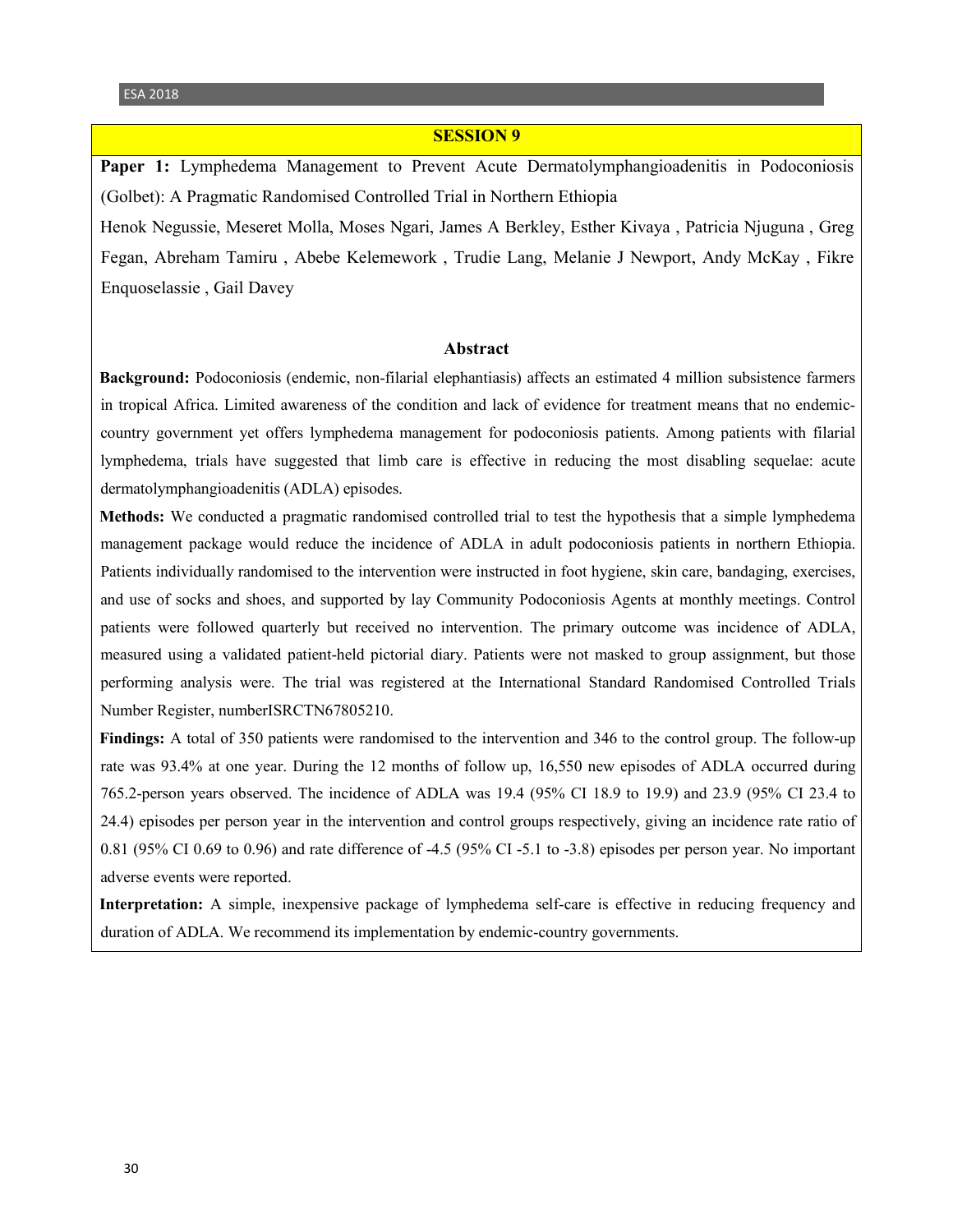Paper 2: Volatility of Export Price of Coffee inEthiopia Atalaye N. Temesgen, Zeytu G. Asfaw and Demisew G. Degefu

#### **Abstract**

Ethiopia is credited as being the birthplace of Coffee. In Ethiopia, the export price of coffee is among the most volatile agricultural commodity prices. The researcher tried to identify factors that determine the volatility of export price of coffee in Ethiopia from January 2002 to June 2016. Most of the series considered in this study are non-stationary at level and stationary after first difference. The monthly return export prices of coffee had financial time series characteristics such as fat tail and leptokurtosis. Thus, the ARCH family models, GARCH and EGARCH models with ARIMA mean equations were fitted to the data. The best model was selected based on AIC and SBIC. Hence, ARIMA (1, 1, 1) -EGARCH (3, 1) with the normal error distribution assumption was selected as the asymmetric term was significant and the forecasting error was smaller. Among the exogenous variables considered in this study, fuel oil price, nonfood price, exchange rate and some seasonal dummies have statistically significant effect. The significance of the asymmetric term in EGARCH (3, 1) model indicates that an unanticipated increase in export price of coffee had the largest impact on price volatility than unanticipated decrease in the price. Additionally, past shock and lagged volatility of export price had statistically significant effect on the price volatility of coffee.

**Keywords:** Coffee, Export Price, Stationary, Volatility, ARIMA, EGARCH, Ethiopia.

**Paper 3:** Statistical models for longitudinal zero inflated count data: Application to Seizure Attacks Haile Mekonnen, Demeke Lakew, Dereje Tesfaye, Prafulla K Swain

#### **Abstract**

Chronic non-communicable diseases, such as epilepsy, are increasingly recognized as important public health problems in developing countries. This study aimed at finding determinants of number of epileptic seizure attacks using different count data modeling techniques. Four common fixed effects Poisson family models were reviewed to analyze the count data with a high proportion of zeros in longitudinal outcome, i.e., number of seizure attacks in epilepsy patients. This is because in addition to the problem of extra zeros, the correlation between measurements upon the same patient at different occasions needs to be taken in to consideration. The investigation has been remarkably pointed out that the important factors associated with epileptic seizure attacks. As people become old, the number of seizure attacks increased and being male had more seizures than female patients. In general, the age, sex, monthly income, family history of epilepsy and service satisfaction was some of the significant factors responsible for the frequency of seizure attacks.

**Key words**: linear mixed model, hurdle model, seizure attacks, zero inflated models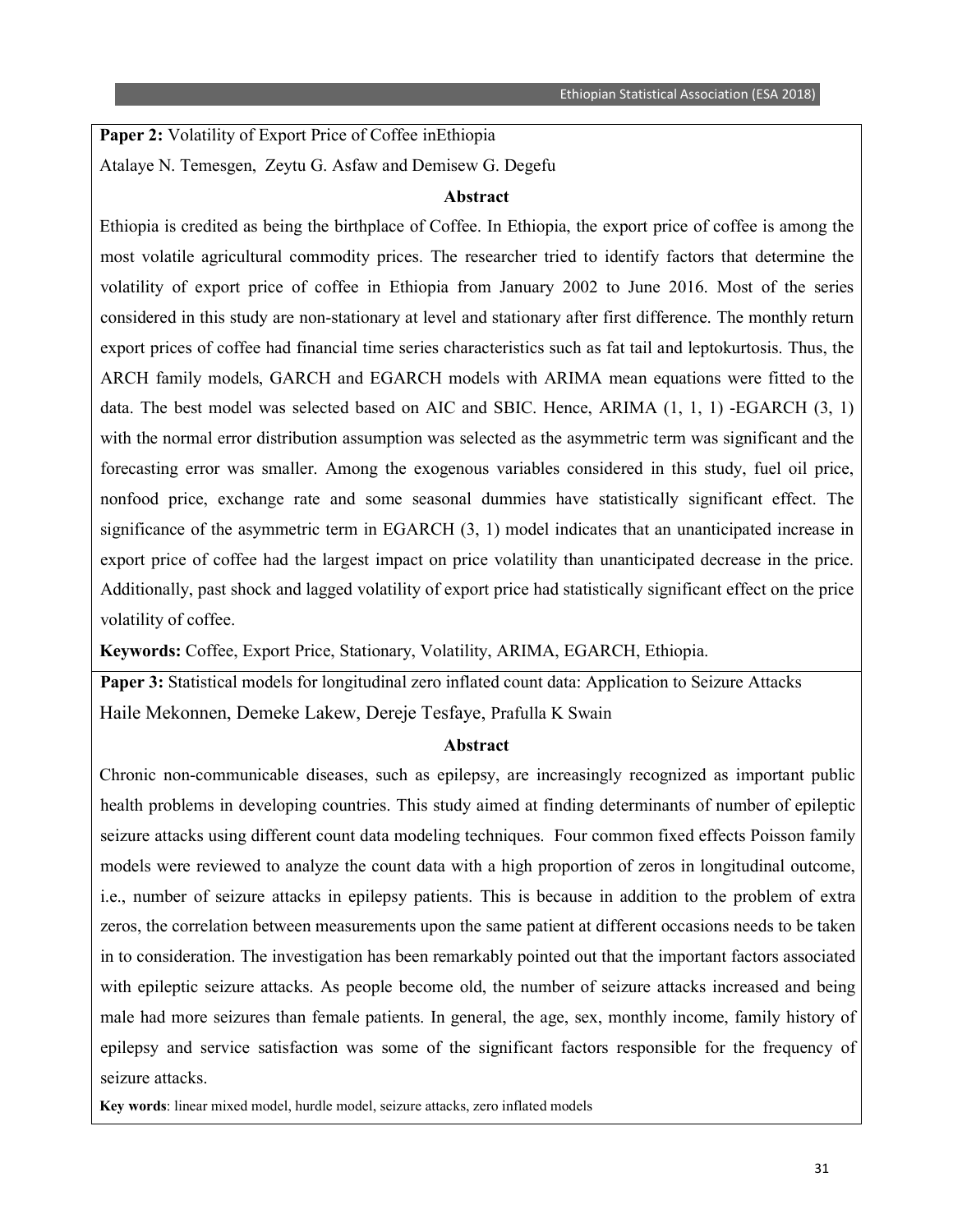**Paper 4:** Method-Mix of Contraception and its factors in Emerging regions of Ethiopia Wondiber Nega, Delayehu Bekele, Alula Tekelu, Munior Kassa

#### **Abstract**

**Background:** The method-mix of contraceptive use is severely unbalanced in Ethiopia, where short act reversible contraceptive (SARC) dominantly used by many women's. These SARC are used inconsistently or have high discontinuation rates, expanding the contraceptive options through including longer-acting reversible implants and IUDs would pay useful dividends in reducing future unintended pregnancies. Hence, the objective of this study is to examine method-mix of contraceptives, and further to assess factors affecting using of these family planning services in the four emerging regions of Ethiopia.

**Research Methods:** A community based cross-sectional study was done from February to June 2017 in four emerging regions of Ethiopia. Structured questionnaire was used to interview 2891 reproductive age group of women, who were selected using multistage sampling technique. Multinomial logistic regression was applied in order to identify significant predictors of contraceptive method-mix at (P-value <0.05), and odds ratios with 95% confidence interval.

**Result:** Contraceptive prevalence rate in four regions was low (23.4%), in which Afar, Binishangul-Gumuz, Gambela and Somali regions showed 10.9%, 41%, 26,4% and 9.9%, respectively. Injectable has high coverage in all regions, and it accounts 50%, 50.2%, 78% and 22.4% of contraceptive uptake in Afar, BG, Gambela and Somali regions. The logistic regression result shows regional difference, religion affiliation, residence, number of children, and exposure for mass media are significant predictor on using SARC types. Long act reversible contraceptive were influenced by difference of age, religion, husband's education and region where women are currently living.

**Conclusion:** Improving method-mix of using contraceptive is important in the regions, through increasing the education level of women, intervention in rural areas, targeting Muslim population and women with large number of children and higher age groups.

**Key words**: Contraceptive Method-mix, Multinomial logistic regression, emerging regions, Ethiopia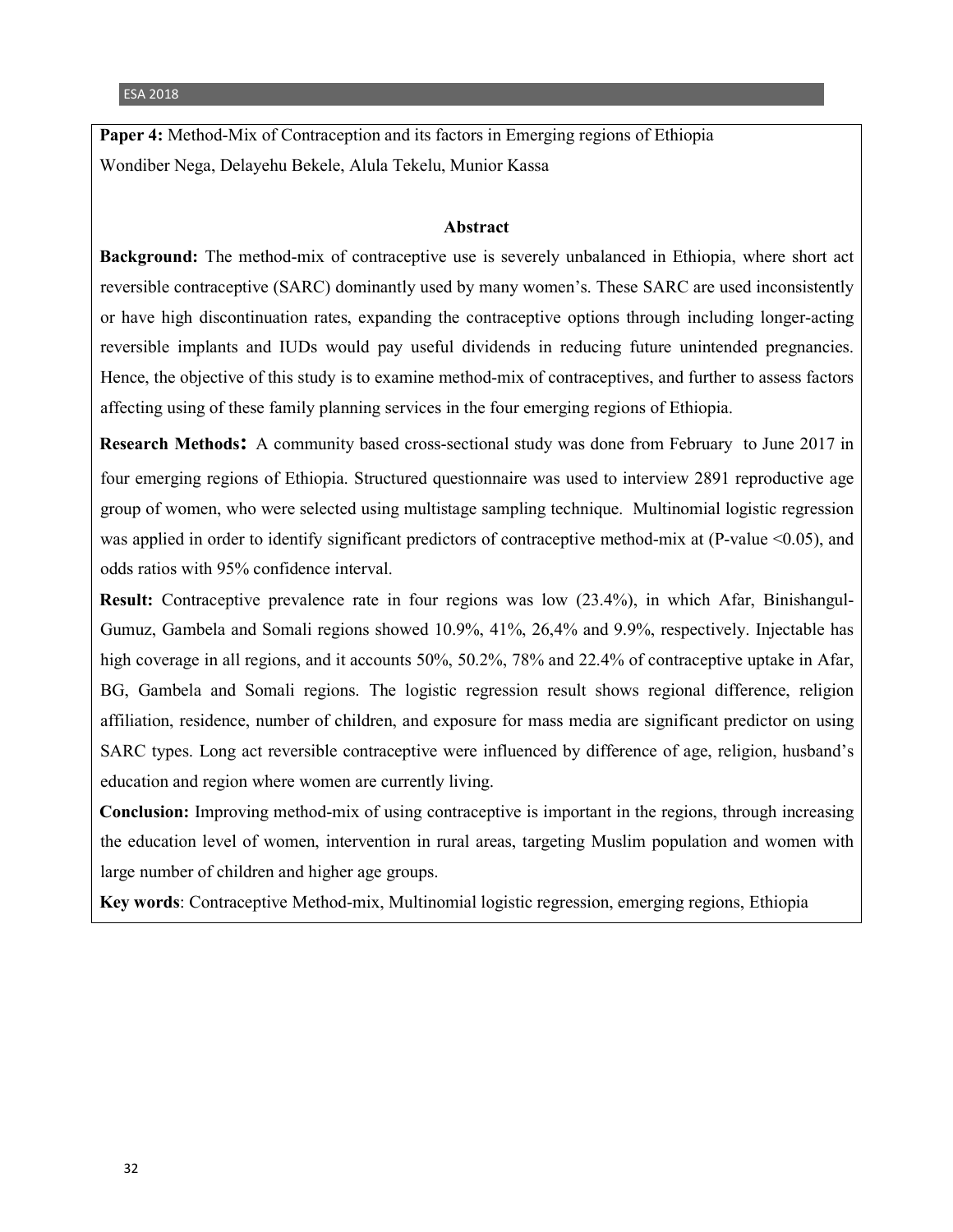**Paper 5:** Exploring trend and barriers of antenatal care utilization using data mining technique: proof from pooled Ethiopian DHS of 2000, 2005, 2011, and 2016 Kedir Hussein

#### **Abstract**

**Background:** In thehealthcare industry, thereare huge amountsofdataavailable and thesedataareofno use until converted into useful information. Data mining is a field of big data science used to discover patterns and knowledge from these big data. This healthcare industry is paying attention to pregnancy and Antenatal care (ANC)formothers. Thus, thepresentedstudyaimed at exploringthetrendand identifying thebarrierfor ANC utilizationofmothersinEthiopia.

**Methods:** All the EDHS datafrom 2000 to 2016 werecleaned, pooled, andgetreadyforminingusingSTATA-14, andWaikato Environment for Knowledge Analysis (WEKA-3.7) was used for mining the dataset using classification algorithms (Tree structure, Statistical, and Neural network algorithms), clustering (Simple K-means algorithms), association rules (Apriori algorithms) and attribute ranking and pattern prediction (InfoGainAttributeEval with Ranker T algorithms)

**Results:** ANC utilization in 2000 was 18.35%, in 2005 it was 16.71%, in 2011 it was 27.61%, and in 2016 it was 37.33%. From the total of 28,631 mothers, 56.09% of them were not utilizing ANC during pregnancy. From the classification algorithms; Decision tree classified 73.25%, Naïve Bayes, 68.65%, and Multilayer perceptron, 70.13% of instances correctly. Pregnancy complication, the Educational status of mothersandhusbands, Mothers' residence, economicstatus, and media exposure had an association with ANC utilization having a confidence level of 95% and above.

**Conclusion:** ANC utilization in Ethiopia was increased from 2000 to 2016. Despite the availability of maternal health care in Ethiopia, the proportion of ANC utilization is still low, the barriers for this low utilization were; Pregnancy complication, the Educational status of mothersandtheirhusbands, Mothers' residence, economicstatus, andmediaexposure. Therefore, pregnant mothers have to attend ANC service at least four times even though she has no pregnancy complication. Education andpovertyreductionare key strategic area to be addressed in improving women's health care seeking behavior during pregnancy. Expansion of infrastructure among the rural communities havinggoodmediacoverage needs to be prioritized to improve ANC service utilization.

**Keywords:** ANC, Data Mining, EDHS, Ethiopia, Pooled data

#### **References**

- 1. Han, J., M. Kamber, and J. Pei, eds. Data mining concepts and techniques. 3<sup>rd</sup> ed.Morgan Kaufmann Publishers. Waltham, Mass; 2013.
- 2. Abegaz K.H. and Atomssa E.M. Data Mining of Access to Tetanus Toxoid Immunization Among Women of Childbearing Age in Ethiopia. Machine Learning Research, 2017 **2**(2): 54-60.
- 3. The Henry J. Kaiser Family Foundation, Snapshots: Comparing projected growth in Healthcare expenditures and the economy. 2006.http://www.kff.or/health-costs Accessed 15 Dec 2016.
- 4. Ahmad P, Qamar S, Rizvi SQ. Techniques of data mining in healthcare: a review. International Journal of Computer Applications. 2015 Jan 1;120(15).